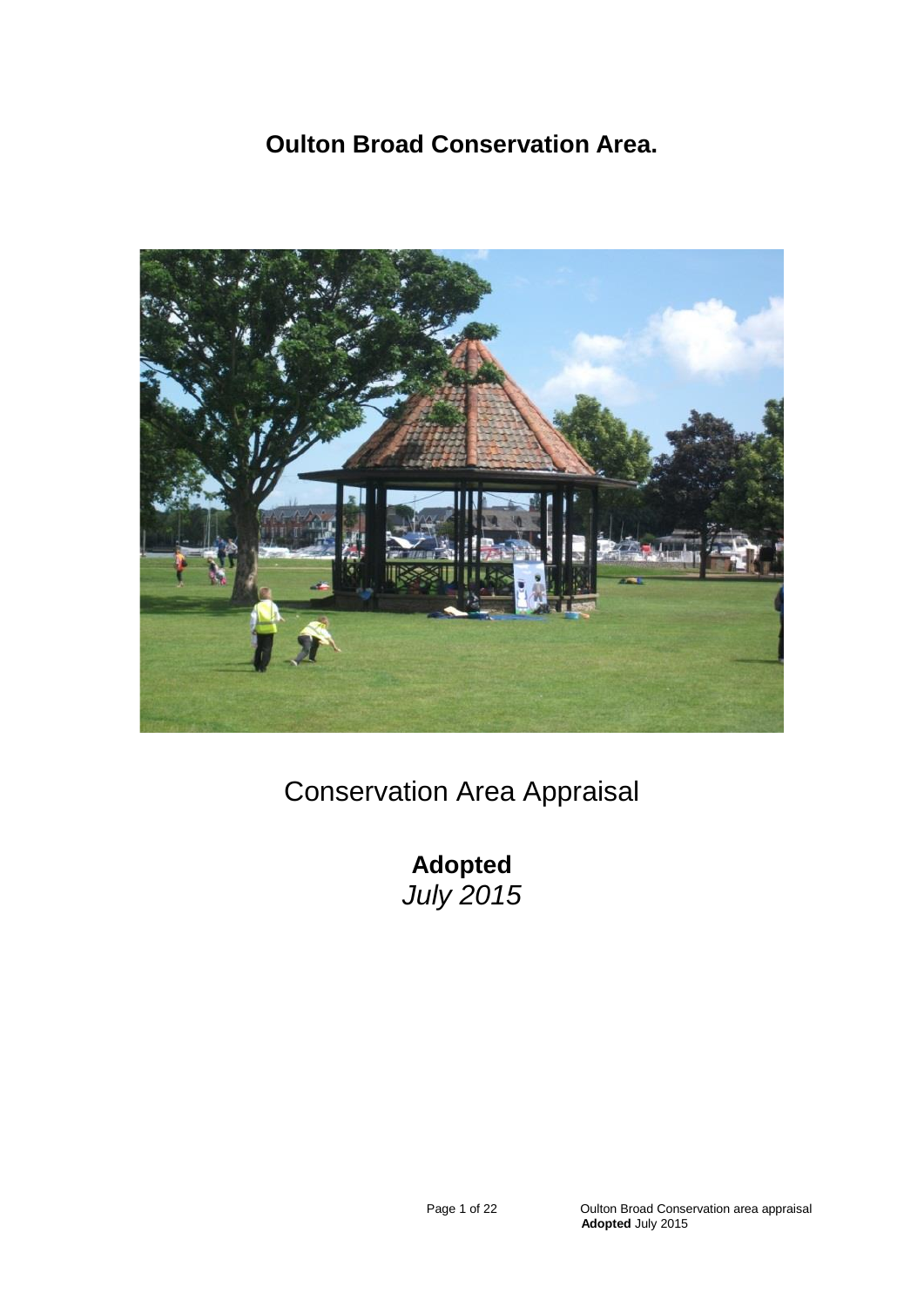# *Oulton Broad Conservation Area Appraisal*

## *Introduction*

#### *Why have Conservation Areas?*

A review of policies relating to the historic environment carried out by English Heritage on behalf of the Secretary of States for Culture Media and Sport and the Environment Transport and the Regions was published in December 2000 under the heading 'Power of Place'.

The Report which reflected views now held generally by the population at large, confirmed 5 main messages

- i Most people place a high value on the historic environment and think it right there should be public funding to preserve it.
- ii Because people care about their environment they want to be involved in decisions affecting it.
- iii The historic environment is seen by most people as a totality. They care about the whole of their environment.
- iv Everyone has a part to play caring for the historic environment. More will be achieved if we work together.
- v Everything rests in sound knowledge and understanding and takes account of the values people place on their surroundings.

In summary we must balance the need to care for the historic environment with the need for change. We need to understand the character of places and the significance people ascribe to them.

The concept of conservation areas was first introduced in the Civic Amenities Act 1967, in which local planning authorities were encouraged to determine which parts of their area could be defined as "Areas of Special Architectural or Historic Interest, the character or appearance of which it is desirable to preserve or enhance".

The importance of the 1967 Act was for the first time recognition was given to the architectural or historic interest, not only of individual buildings but also to groups of buildings: the relationship of one building to another and the quality and the character of the spaces between them.

The duty of local planning authorities to designate conservation areas was embodied in the Town and Country Planning Act 1971, Section 277. Since then further legislation has sought to strengthen and protect these areas by reinforcing already established measures of planning control in the Planning (Listed Buildings and Conservation Areas) Act 1990, and now reflected in the National Planning Policy Framework (NPPF).

Unlike listed buildings, which are selected on national standards, the designation of Conservation Areas in the main is carried out at District level based upon criteria of local distinctiveness and the historic interest of an area as a whole. However, in the past, the criteria adopted by different local authorities in determining what constitutes a special area have tended to vary widely. For example, although public opinion seems to be overwhelmingly in favour of conserving and enhancing the familiar and cherished local scene, what is familiar to many, may only be cherished by some.

Over the last 30 years this approach has changed significantly. Much greater emphasis is now placed on involving the local community in evaluating 'what makes an area special', whether it should be designated and where boundaries should be drawn.

It is now recognised that the historical combination of local architectural style and the use of indigenous materials within the wider local landscape creates what has been termed 'local distinctiveness'. Distinctiveness varies within the relatively restricted confines of individual counties, which in turn are distinct in terms of the country as a whole.

Conservation Area designation for settlements and wider areas which embody this local distinctiveness may afford them protection against development which bears no relation to the locality either in terms of the buildings within it or landscape surrounding it.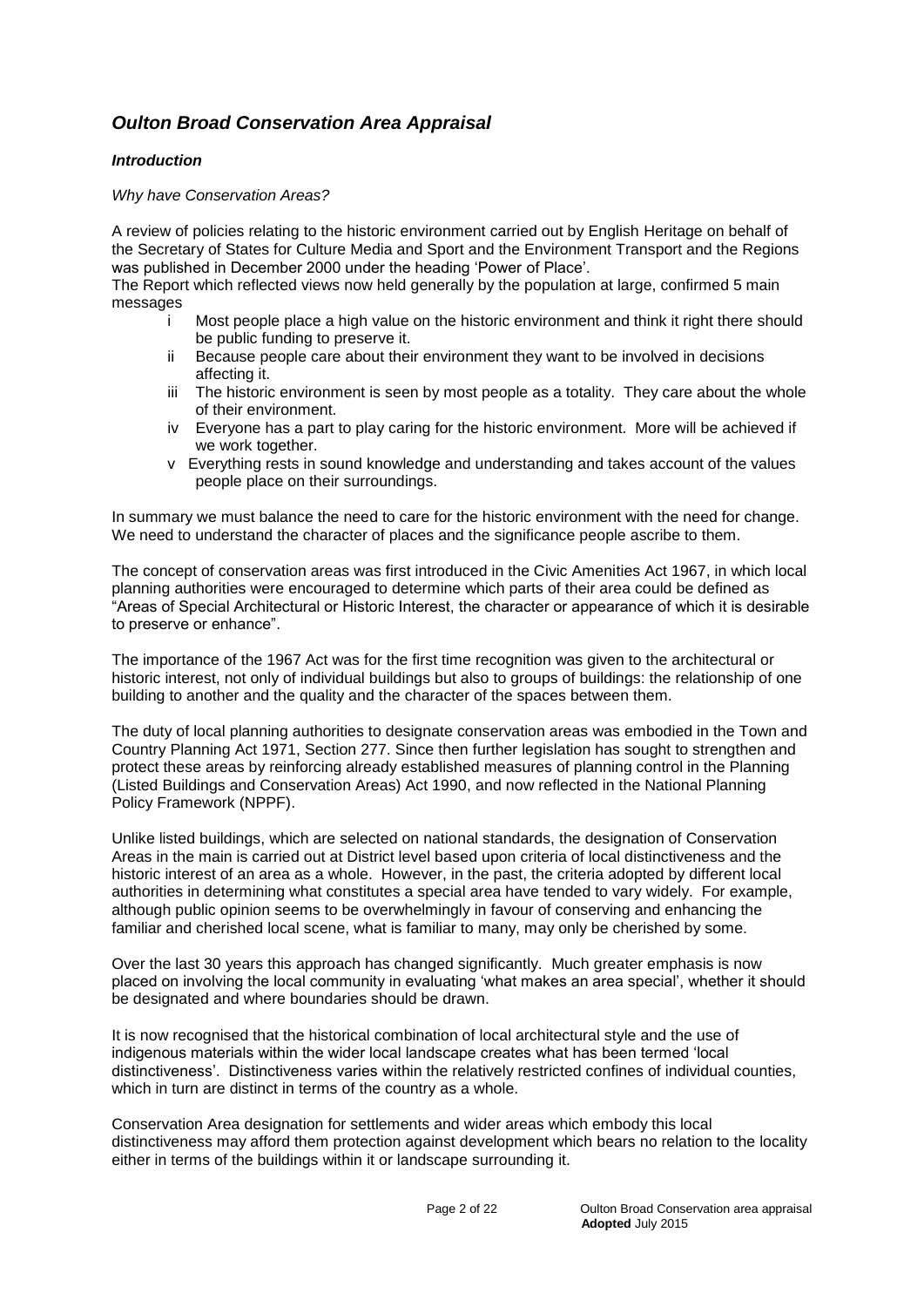The historical development of such settlements and their surrounding landscape are the 'journals' through which the social and economic development of the locality can be traced. The pattern of agricultural and industrial progress of settlements (their social history) is by definition expressed in the architecture and landscape of any area.

It is not intended (nor would it be desirable) to use Conservation Area designation as a way of preventing or restricting development, the expansion of a settlement or preventing contemporary innovative design. Logically in the future new development should add to, rather than detract from the character of an area and will in turn help to chart historical development. However, all development should seek to preserve and/or enhance the character and appearance of the area.

## *Aims and objectives*

The conservation area at Oulton Broad was originally designated in 1990. This appraisal examines the historic settlement and special character of Oulton Broad, reviews the boundaries of the conservation area and suggests areas for change.

If adopted, the appraisal will provide a sound basis for development management and encourage development initiatives which endeavour to improve and protect the conservation area as well as stimulating local interest and awareness of both problems and opportunities.

#### *Planning policy context*

Although all the land and buildings in the existing conservation area are within the Broads Authority area, the document suggests extending the boundaries which would include a small area within Waveney District Council area to on the east side of Bridge Road as indicated on the map. The Broads Authority is responsible for all Planning related matters in the majority of the area, and Waveney District for the east side of Bridge Road.

There are a range of policies which affect Conservation Areas both within the Broads Authority and Waveney District Council areas, originating from both national and local sources. The latest national documents in respect of historic buildings and conservation areas are The Government's Statement on the Historic Environment for England 2010. The National Planning Policy Framework published in March 2012, and Planning Practice Guidance for the NPPF 2014, published by the Department for Communities and Local Government. The Broads Authority and Waveney District Council consider the various provisions contained in them in plan making and decision making.

Locally, in line with government policy, the Broads Authority is currently reviewing and revising local policies which will be published in the Local Plan (formerly the Local Development Framework (LDF)). The Broads Authority has an adopted Core Strategy (2007) and Development Management Policies DPD (2011) and is progressing its Sites Specifics DPD. The Broads Authority has some saved Local Plan (2003 and 1997 respectively) Policies in place.

To support these policies, the Broads Authority provides further advice in a series of leaflets, which are currently being reviewed and expanded as part of the Local Plan process. A list of those currently available is attached in Appendix 5.

Waveney District Council is currently considering a review of the Local Plan. Waveney District Council has an adopted Core Strategy (2009) and Development Management Policies DPD (2011). The eastern side of Bridge Road forms part of the Oulton Broad District Shopping Centre and is covered specifically by Policy DM13. Other policies that protect the built and historic environment include Policy DM02, Design Principles and Policy DM30, Protecting and Enhancing the Historic Environment. Waveney District Council has a Supplementary Planning Document – Guidance for Historic Buildings and Conservation Areas (April 2012).

# *Preamble*

The existing conservation area is based on the larger scale residential development in the western area of the north bank. Having re-examined the area it is proposed to extend the conservation area boundary to include Mutford Lock at the eastern end of the Broad, Nicholas Everitt Park and part of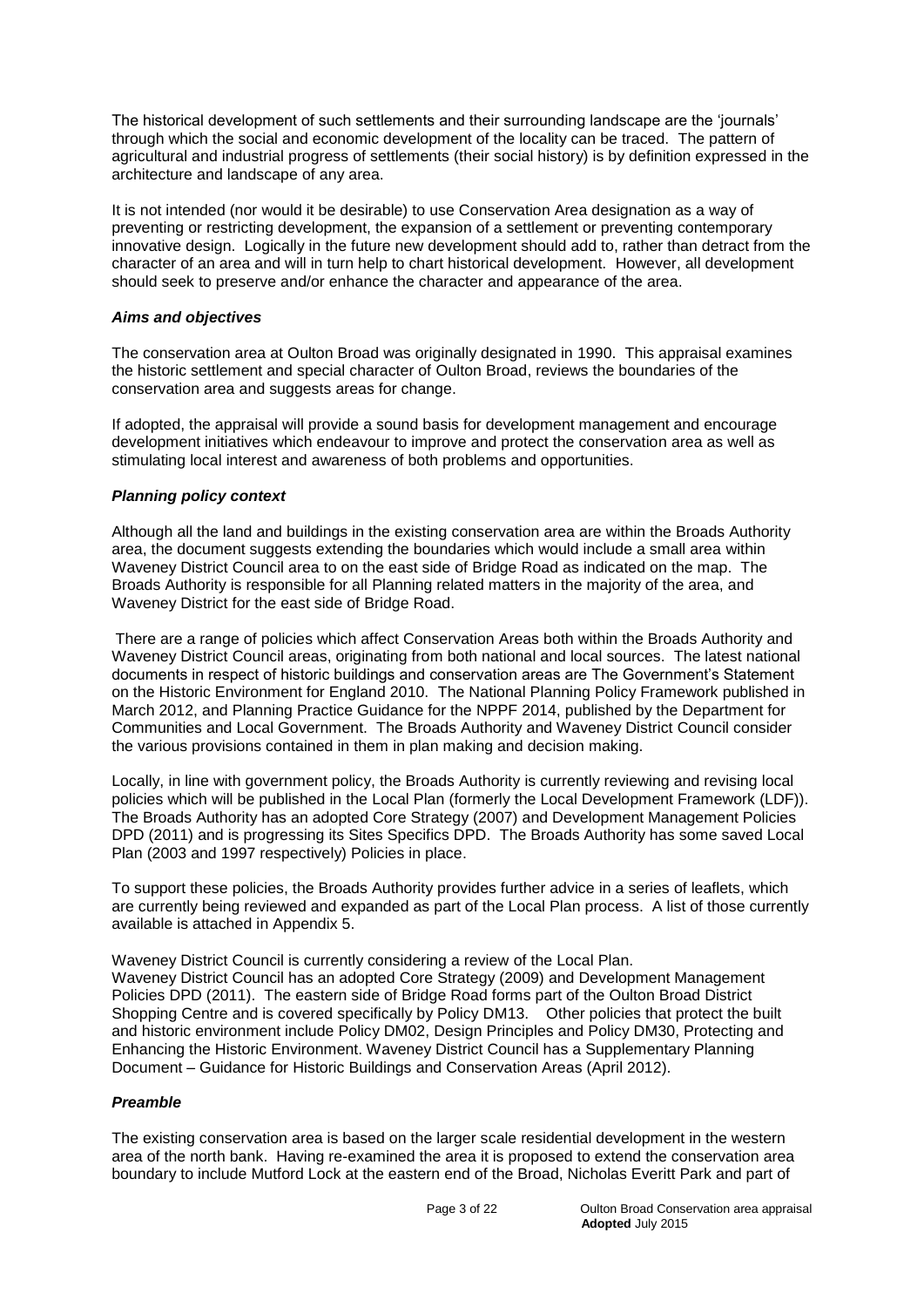Bridge Road to the south with the remaining area of Broad itself bounded by these areas. The reasons for this are set out in the remainder of the document. The following sections cover the whole of the proposed area and the spatial analysis divided into three character areas:

- the residential area north of the Broad already in the conservation area
- the Wherry Hotel, Mutford Lock to the east of the Broad and the small area of former industrial land on the north-east bank
- Nicholas Everitt Park and part of Bridge Road south of the Broad

## *Summary of Special Interest*

Located in a low lying flood plain in the Waveney Valley, Oulton Broad is the most southern area of open water in the network of man-made bodies of water known as the Broads. The northern and eastern shores of the Broad are built up, while the west and south-west are quiet and natural. Substantial tree planting to the north and south provide backdrops to the development around the Broad. Oulton Broad is a busy tourist and sporting centre, the Broad itself used for an array of water sports and as a base for boat hire. The variety of leisure, domestic and commercial uses and activities around the Broad, have produced differing forms of development, from urban to rural, giving the area a diverse and vibrant environment.

#### *Location and context*

Located two miles (3 km) west of the centre of Lowestoft, the settlement of Oulton Broad includes both the large area of open water and the settlement around the Broad, which is now effectively a suburb of Lowestoft. The Broad is an expanse of water and marsh linked by a lock to the east to Lake Lothing which passes through the centre of Lowestoft and onto the North Sea. It is linked to the River Waveney by Oulton Dyke to the west. Due to the low lying nature of the land around the Broad, access by road is only from the east.

#### *General settlement character and plan form*

The area around Oulton Broad contains diverse elements – a large, busy broad, bordered by nature reserves (outside the conservation area) and significant built development with intensity of use.

Oulton Broad is one of the few broads flanked by residential areas. The existing conservation area on the northern perimeter of the Broad, is mainly residential with substantial houses set in linear plots at right angles to the Broad running down to the water's edge, roads generally following the line of the banks of the Broad. To the north and east of the existing conservation area, the pattern of development changes to flats and smaller houses on former industrial or boatyard land. The former industrial history of the area is evident in maltings buildings, now converted to residential use, and vacant plots of former boatyards and other water-based uses. Behind the railway line to the north, the suburban development fringe of Lowestoft is largely hidden by substantial mature tree planting at a higher level. To the east of the Broad, commercial development is more apparent, with The Wherry Hotel being the dominant element, and Mutford Lock giving access to Lake Lothing, the busy conurbation of Lowestoft and the sea beyond.

The uses of the Broad itself are more varied and intense than in much of the Broads Area with power boat racing permitted on the historic course at scheduled times in the summer. On the south-eastern corner of the Broad, Nicholas Everitt Park provides a range of leisure and amenity uses with an open aspect bordering the water, framed by mixed tree planting. To the south-east of the park a short stretch of Bridge Road is of small scale development with a mixture of residential and commercial uses. The busy A1117 road on the eastern edge of the proposed conservation area contributes traffic noise and constant movement as it passes close to the Broad making it one of the few broads that can be seen by passing motorists. In contrast beyond the settlement fringe, the marshes to the northwest and south-west are calm and tranquil.

#### *Landscape setting*

Oulton Broad situated in the low-lying Waveney Valley floodplain, contains some of lowest lying land in the Waveney Valley, the topographical data indicating that it is between –1m and -2m OD in places. Outside the conservation area to the south and west of the Broad, marshland in arable, grazing and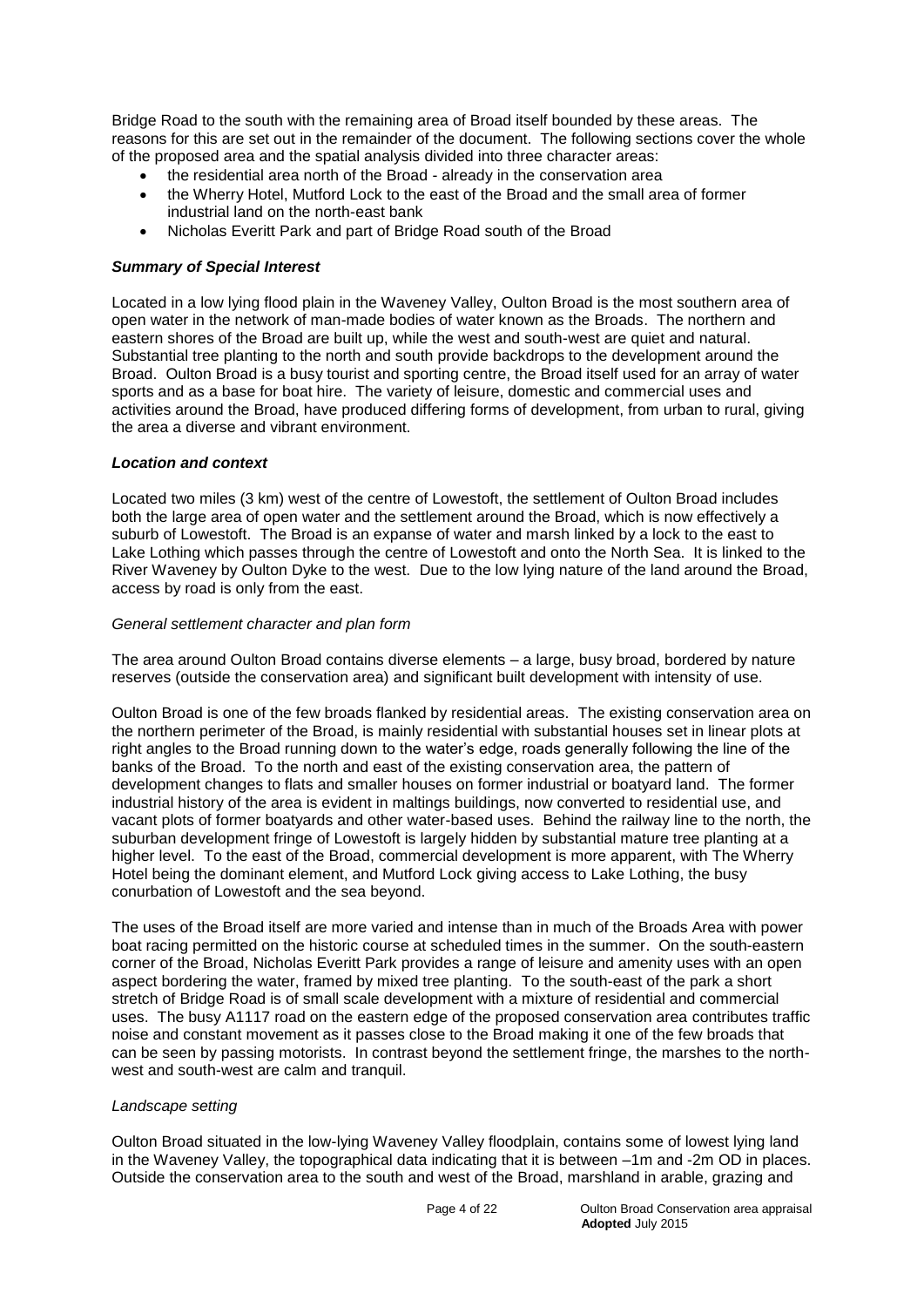amenity use provides some breathing space around the expanding urban areas of Lowestoft to the north, east and south. Substantial tree planting to the north and south of the conservation area provides backdrops to the development around the Broad. Long views into and out of the conservation area are most apparent from the water, those from land restricted by the low-lying nature of the landscape, although the proximity of the main road (A1117) to the Broad allows good views of the open expanse of water of the Broad.

# *Geological background.*

Chalk beds underlie the whole of East Anglia and although most of the Suffolk landscape is dominated by Chalk, it is not at an accessible depth near Oulton Broad, being approximately 120 metres below the surface. As the Chalk was subjected to smoothing glacial action, it provides a much more subdued topography than in other areas of Britain.

The Chalk deposits were subsequently overlain in Pleistocene times by a series of sand, muds and gravels, and these shelly sand deposits are known as 'Norwich Crags'. They bore the first brunt of the Ice Age as large glaciers moved into East Anglia from the north; the action of the ice moving over the loose deposits contorted the underlying material into complex thrust-type folds, known as 'contorted drift' and locally these outcrop along the coast at Covehithe, south of Lowestoft.

The alluvium of the Broads overlies the Drift. The deposits which make up the Drift include the terraced gravels laid down by ancient rivers and beneath that, the beds of boulder clay and sands were bulldozed and dumped here by melting glaciers during the Ice Age.

Apart from the shingle beaches and blown sands along the coast, the Broads are the youngest geological formations in the area. They comprise of shallow basins of alluvium sediment deposited by flowing water, especially soil formed in river valleys and deltas from material washed down by the river which were formed within the last 8 – 10,000 years. Alluvium is the commonest material found around Oulton Broad, although some small pockets of peat remain to the north of the conservation area.

# *Historic development*

# *Archaeology*

The discovery of flint tools in the cliffs at Pakefield in south Lowestoft in 2005, tracing the human habitation of the Lowestoft area back 700,000 years establishes the Lowestoft area as one of the earliest known sites for human habitation in Britain. No such early evidence of human activity has been established in the conservation area at Oulton Broad area probably due to changes in sea levels and the extraction of peat between the twelfth and fourteenth centuries. The Archaeological Service at Suffolk County Council records known archaeological sites, finds, monuments, buildings and historic landscape in the county, in the Suffolk Historic Environment Record (SHER). The SHER can be accessed through The Heritage Gateway website at [www.heritagegateway.org.uk.](http://www.heritagegateway.org.uk/) Although the SHER contains three records for the parish of Oulton, only one is in the conservation area, that for Oulton Broad which is recorded as "probably a remnant of a medieval turbary" – the ancient right to cut peat in a particular area. In addition there are three buildings in the conservation area included in the national list of Buildings of Special Architectural and Historic Interest. (Appendix 1)

# *Early development*

Before about 7000BC Britain was attached to mainland Europe and one of the last land bridges was East Anglia, the area around the valley of Oulton Broad being covered with large forests. The area between Oulton Broad and Gorleston became an island as the temperature rose after the last Ice Age with the southern and western edges being a shallow river, the now River Waveney. The river reached the sea at Lowestoft via Oulton Broad and Lake Lothing and also at Burgh Castle.

As the climate became cooler in the  $13<sup>th</sup>$  century and the ice caps grew, the water fell to its present level exposing the lakebed. This change in climate led to an increased demand for fuel for heating and the peat laid down on the lakebed from the prehistoric forest was dug up. By the end of the 14th century, the peat was exhausted and the shallow pit filled with water creating Oulton Broad.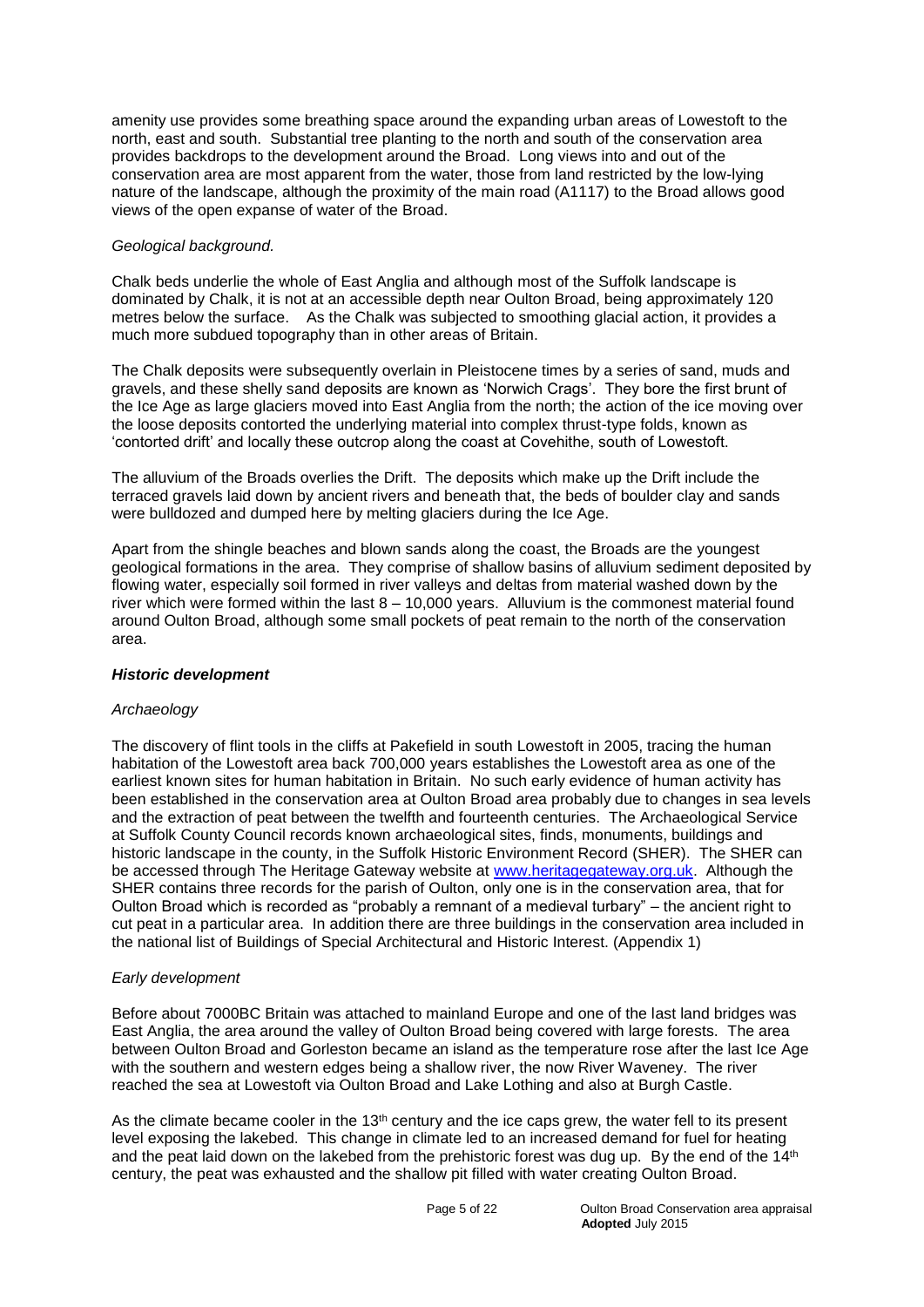The exact origin of the name of Oulton is not known. Early records indicate a Saxon Manor, called Dunestuna or Dunston, which is believed to have been located somewhere within the area occupied by the present day parish. The name Dunestuna is from the Anglo Saxon (Old English) words - 'dun' (a hill) and 'tun or ton' (a house/settlement/enclosure). Oulton appears on a map dated 1575 as 'Olton' and as 'Oldton' on a map of Norfolk of a similar date. However, as Oulton, or any variant, does not appear in the Domesday Survey, it is thought that the area occupied by the present settlement was at one time more associated with the nearby parish of Flixton. A manor named Houghton (in some documents spelt 'Houton') existed in the locality between the 13<sup>th</sup> and 15<sup>th</sup> centuries. Houghton means 'high' or 'hill' farm/enclosure/settlement, and thus it is thought that the name Oulton may have derived from Houghton. The interpretation of the village in Norfolk named Houghton is thought to be from the Anglo Saxon 'hoh' meaning a hill farm and 'tun', a house or settlement. In both cases, Dunston and Houghton mean roughly the same thing – a house or farm set upon a hill.

The word Broad is derived from the Anglo Saxon *Braedon* (to spread out or broaden) and is the word commonly used in Norfolk and Suffolk to describe the parts of rivers which have expanded to great width and locally formed small lakes.

Oulton Broad was in the Mutford and Lothingland Hundred of Suffolk, which is a term dating from the 10th century for an area of land in a shire containing approximately 100 families, or 10 tithings. The Hundreds remained the accepted units of administration and taxation until 1834.

#### *The formation of the Norfolk and Suffolk Broads*

Originally believed to have been the result of natural processes, it was not until the 1950s that Dr J M Lambert presented research to bear out the theory that the Norfolk and Suffolk Broads were a manmade phenomenon. Her research showed that the sides of the deep lakes were vertical and not gently sloping as would be found in a naturally formed lake, and this coupled with historical evidence of a peat demand, supported her theory.

In the twelfth century, the population of this part of East Anglia was growing rapidly and the area was documented to be the most densely populated in Britain. Many of the woodland areas had been cleared for fuel and peat proved a suitable fuel alternative. The ancient right to cut peat (or turf) from a particular area is known as 'turbary' and this right was particularly important where firewood was scarce. The extraction of peat was a prosperous industry, with the majority of it being sold to individual families and manors to provide fuel for cooking and domestic heating, and also for commercial purposes such as evaporating brine to produce salt. Account-rolls for Flixton-by-Lowestoft (1355/7), from which Oulton was formed, show 31% of the manorial income at Flixton was derived from 'turbary', and much of the peat from what was to become the broad at Oulton was taken to the Abbey at St Benets. Peat digging continued throughout this area until the fourteenth century, when the massive holes that had gradually been created filled with water as the sea levels rose, forming what we now know of as the Broads. Over 200 km of navigable Broads and rivers were created by peat digging and these provided essential channels of communication and commerce throughout the sixteenth century. At this time, Norwich was the second largest city in England after London and its trade-able goods of wool, weaving and agricultural produce were exported all over the world from Great Yarmouth and other smaller ports on the east coast.

#### *Mutford Crossing* (*Not in current Conservation Area)*

The river crossing at Oulton Broad dates from at least the Roman occupation of the area, as it was on the major route south between the Roman fort at Burgh Castle (then on the sea shore) and Colchester. It is thought that the name Mutford, which shares the name with a nearby village, may mean 'ford near the meeting of streams' from the Anglo Saxon 'mutha' meaning the mouth of a river.

The first Mutford Bridge, shown on a map by Saxton in 1576, was built by Katherin Mayde in 1554 but was swept away several times. In 1660 when a new breakwater was built at Lowestoft to prevent Lake Lothing from flooding with salt water, a 'Commission of Sewers' was set up to decide whether to repair or rebuild Mutford Bridge and £10 allocated for its rebuilding. Sir Cornelius Vermuyden, a Dutch engineer who had worked on the drainage of the Fens, was appointed to design and build the bridge, which was the only way into Lowestoft from the south for wheeled vehicles. This was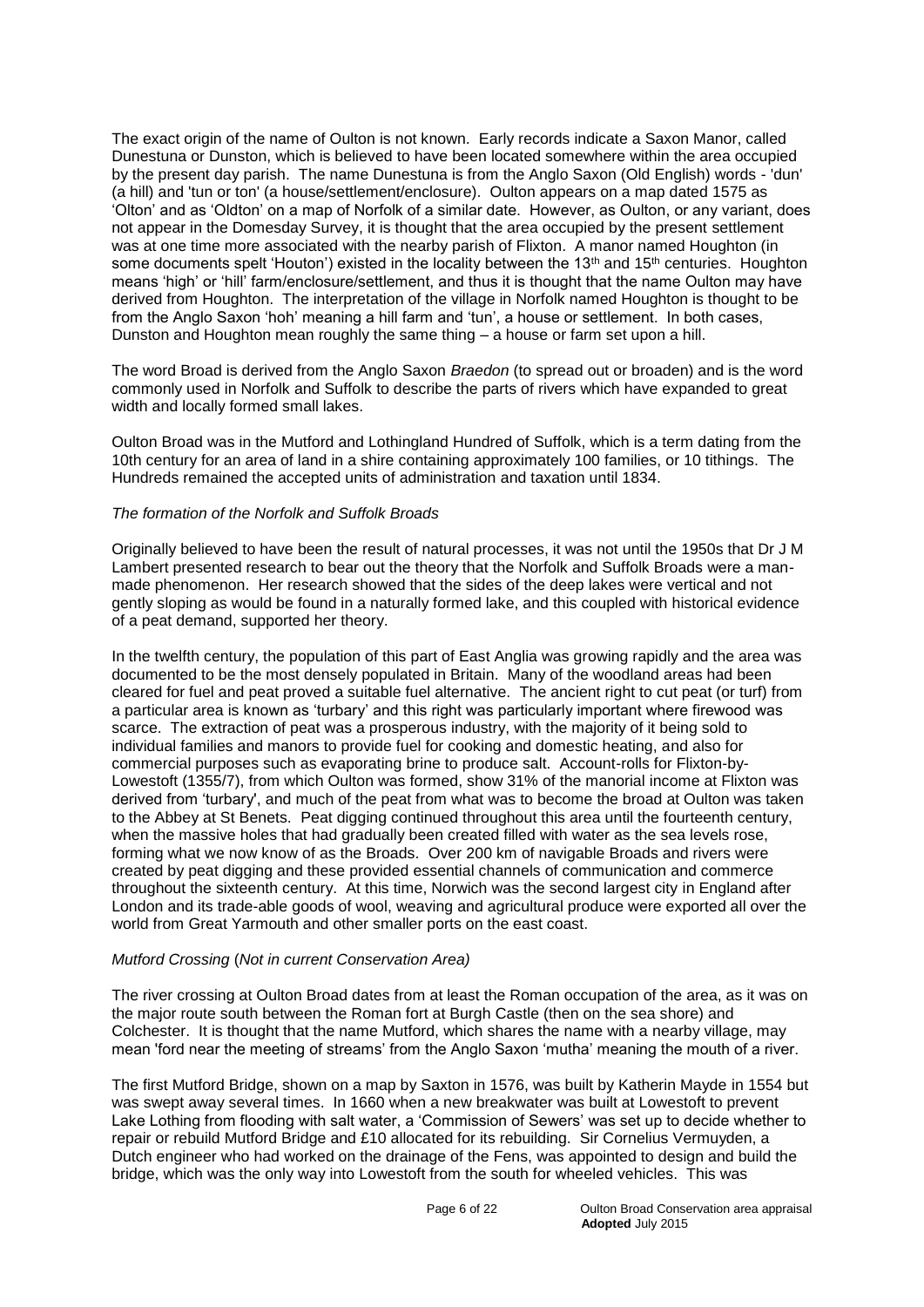replaced in 1760 with the first brick structure which allowed small trading and fishing boats, with masts lowered, to pass under it. When this was washed away by a tidal flood in 1791, a new bridge was constructed which lasted until 1827.

In 1827, the 'Company of Proprietors of the Lowestoft Navigation' was incorporated by Act of Parliament with powers to make and maintain a navigable waterway between Lowestoft and Norwich, thus avoiding high toll costs at Great Yarmouth, which was then the only navigable entry to Norwich, an important inland port. William Cubitt was engaged to survey the route, make recommendations and manage the work. He proposed a channel to the sea at Lowestoft and a lock at Mutford Bridge to divide Lake Lothing into two, together with the enlargement of the then inadequate Oulton Dyke which connects to the River Waveney. At this time, there being no harbour at Lowestoft, boats and ships were launched off the north beach. Opening up Lake Lothing to the sea and providing a lock at Mutford meant that the tide from Lowestoft would oppose the tide from Yarmouth which came to Oulton Broad through Oulton Dyke and the Rivers Yare and Waveney. The solution was an unusual design of lock with double gates at each end to resist the tide in each direction and because of this, Oulton Broad is fresh water (hence once known as Freshwater) and Lake Lothing is salt (Saltside). Despite several facelifts, the current lock is essentially as it was built by Cubitt. It was 23 feet wide and over 60 feet long between the gates accommodating vessels of up to 150 tons. Although there were many other works planned between the coast and Norwich, the improvements only got as far as the New Cut at Haddiscoe, as the arrival of the railways proved faster and cheaper than water transport. Fish landed at Lowestoft could be on sale in London the same day, whereas a wherry could take a week to reach the capital.

Because taller vessels were to use the lock, it was necessary to have a bridge that could move out of their way. The first moving bridge was a retracting type, which was replaced in 1894 by the first swing bridge, a single-track wooden structure. Both of these bridges crossed over the lock, setting the line for the road. This line is now used for the pedestrian lifting bridge, installed in 1992.

As the single track bridge of 1894 proved to be a bottle neck for motorised traffic, a new swing bridge was opened in 1939 - old Mr Jones of the Ivy Farm Dairy claims that his milk float was the first public vehicle to cross the bridge early on the morning of the public opening. The bridge was sited to the east of the lock so that traffic did not have to wait for the lock to fill or empty. However, following the collapse of the lock wall in 1964, the lock ceased to be used with any regularity, as the cost of rebuilding it was passed onto users in the form of higher tolls. This meant that it was cheaper for hirecruiser owners to take their boats up the coast to Yarmouth, via the Yare and the Waveney and so to Oulton Broad. The situation changed in 1992 when the swing bridge was replaced with a bascule bridge to its east, work that involved a completely new road layout (again to alleviate traffic congestion), a rebuilt lock, a new pedestrian bridge and substantial re-shaping of the western end of Lake Lothing.

Ever vulnerable to the powers of nature, the lock gates were damaged once again in the autumn of 2013 by a severe storm surge along the east coast of England. Repairs to the gates were completed using funds from the Broads Authority and DEFRA (Department of Environment, Food and Rural Affairs).

# *The coming of the railways and later development*

The arrival of the first railway line in Norfolk between Norwich and Great Yarmouth in 1844 was a major event in the history of the area as not only did it create opportunities for increased trade and employment, it also enabled easy access to the Broads to be a popular destination for holidays. Mr Samuel Morton Peto (later Sir Morton Peto) was a prime mover in this as he came to Lowestoft to improve the harbour and 'enrich' the town by constructing a railway from Lowestoft to Reedham. But this proposal was not universally popular. The renowned 19th century writer and traveller George Borrow, who moved to Oulton Broad in 1840, protested bitterly about the plans to build a railway through Oulton as he felt it would disturb the peaceful character of the area. However, authorised by an Act of Parliament in 1845, the line was opened in 1847 and this led to much of the built development to the north of the Broad. In 1859 Peto constructed Mutford Railway Bridge to carry the track from Lowestoft to Beccles and Ipswich across the western end of Lake Lothing, and by the 1880s a network connected the Norfolk Broads and the coast to London and the Midlands with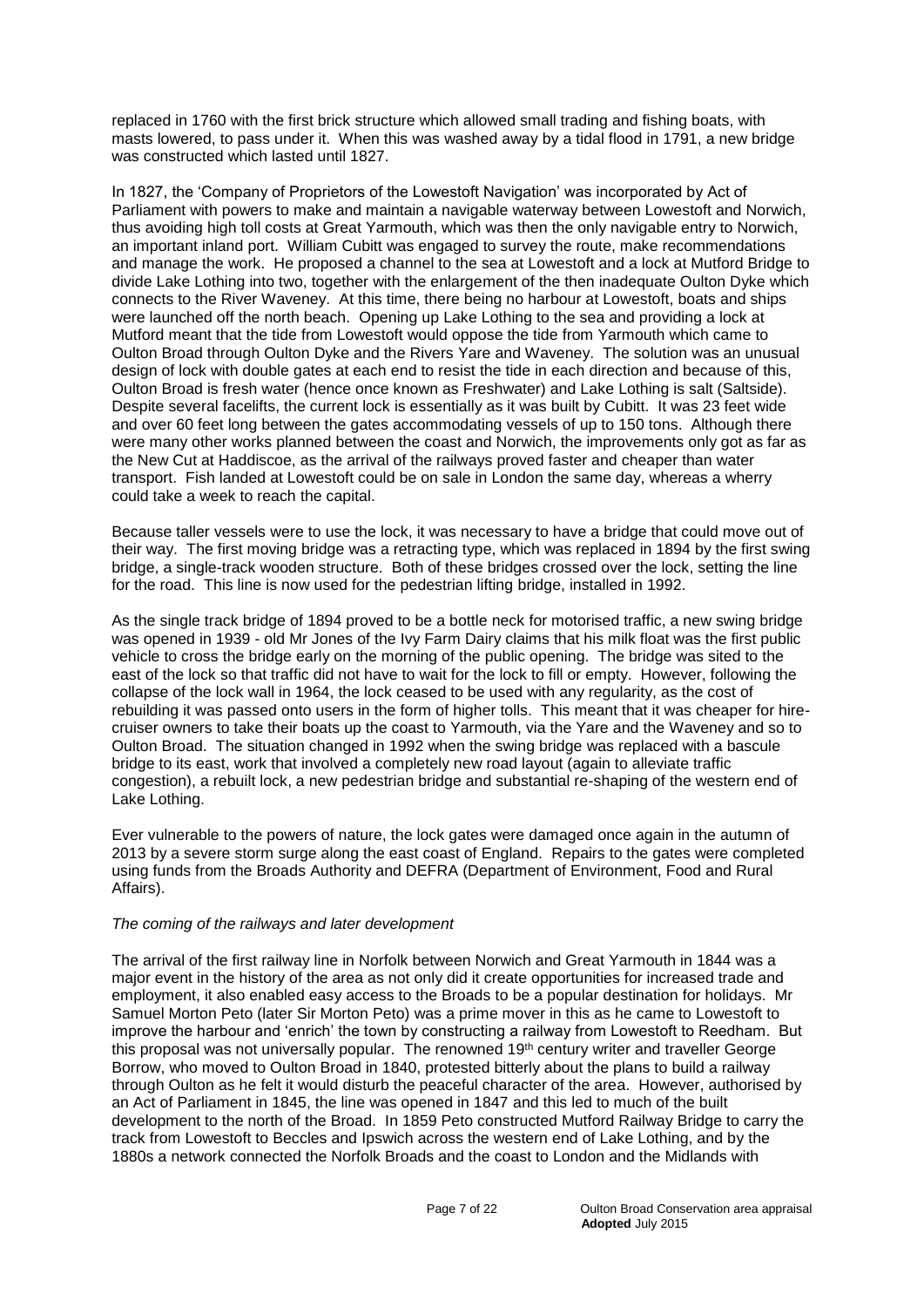Wroxham station being a popular alighting point which led to Wroxham being known as the Capital of the Broads.

There are still two stations in use today at Oulton Broad, neither of which is in the conservation area; Oulton Broad North to Norwich, opened in 1847 and Oulton Broad South to Ipswich via Mutford Bridge with view of Lake Lothing to east & the Broad to the west. The two lines merge to the east of Oulton Broad to continue on to Lowestoft.

The construction of the railway line connecting Lowestoft to Norwich was fundamental to the development of the area. Before then, there were few buildings of note around the Broad, (Oulton Cottage and Oulton Hall being the exceptions) and the first large scale building took place in Victorian times, when Lowestoft, a thriving seaside resort and fishing port, expanded west to join Oulton Broad. The shops in Bridge Road established to cater for the holiday trade, including those sailing on the Broad and boat building and hiring trades were set up on the water's edge.

#### *Maltings*

Malting was an important industry in Oulton Broad in the late 19<sup>th</sup> and early 20<sup>th</sup> centuries, taking advantage of good transport links by water to the large grain growing areas of this part of East Anglia and a number of maltings were constructed on the north bank of the Broad. Surveys of Lowestoft in the early 1880s recorded a malthouse on the site occupied by Truman's boatyard and a further maltings at the edge of the Broad near the junction of Commodore Road and Caldecott Road. These were demolished after the First World War to make way for boatyard buildings, which were in turn demolished for the construction of flats. Swonnell's Maltings survive; they were built on land purchased from George Borrow and his wife, Mary by the Norfolk Railway Company, and subsequently sold to Swonnells in the early 1900s, so that they could move their malting business from Nine Elms in London to the centre of the barley growing area. By the 1920s the operation was an extensive one and it continued until 1968, when the traditional malt house was largely phased out in favour of more mechanised production. The remaining buildings were converted to residential use between 1983 and 1984. They were granted listed status, but subsequently de-listed as being too altered from original designs.

# *The Free Quay*

The area beside Mutford Lock was common land until 1803. As this land was being developed, the ancient rights of free access to Oulton Broad were in danger of being lost. By the 1870s the land was owned by Great Eastern Railway Company, and George Edwards of Oulton Broad was instrumental in establishing the freedom of the site in 1881 by taking action against them to prevent the blocking of public access to the Broad over this piece of land. The Great Eastern Railway Company settled out of court and the land was dedicated as public highway by an Act of Parliament.

#### *Boat building and boating, yacht racing and motor boat racing on Oulton Broad*

The Broads had long been used for recreation, but the arrival of the railway in the mid 1880s saw increasing numbers of visitors from outside the area arriving to enjoy a holiday on or near the water, prompting the start of the boat building and hiring businesses which became a mainstay of the economy of the Broads. Oulton Broad was a major centre for boat building and boat hire and the 1891 edition of "*Handbook of The Rivers & Broads of Norfolk and Suffolk*" by George Christopher Davies, contained a list of around a dozen places at Oulton Broad where you could hire cabin yachts, wherries, fishing boats and steam launches. Well known boat building and boat hiring businesses that started in Oulton Broad, include Richardson, Hoseason, Hampton, Robinson, Fowler, Truman, Newson and Collins. By the mid 1960s, as the interest and affordability of boating holidays on the Broads brought ever increasing numbers of holidaymakers to the area, there were over 20 boatyards operating hire fleets on Oulton Broad. Many of these firms were affiliated to agencies such as Blakes, Hoseasons and Bradbeers. By the 1970s the number of yards hiring out boats in Oulton Broad had almost halved and during the 1980s and 1990s others closed or moved away to places such as Horning and Wroxham – amongst the last were Broadsway Cruisers 1987, F. Newson 1990 and A.D. Truman 1995. One of the last boat building businesses on the Broad, Pegasus Yachts closed their site on the north-east bank in 2006.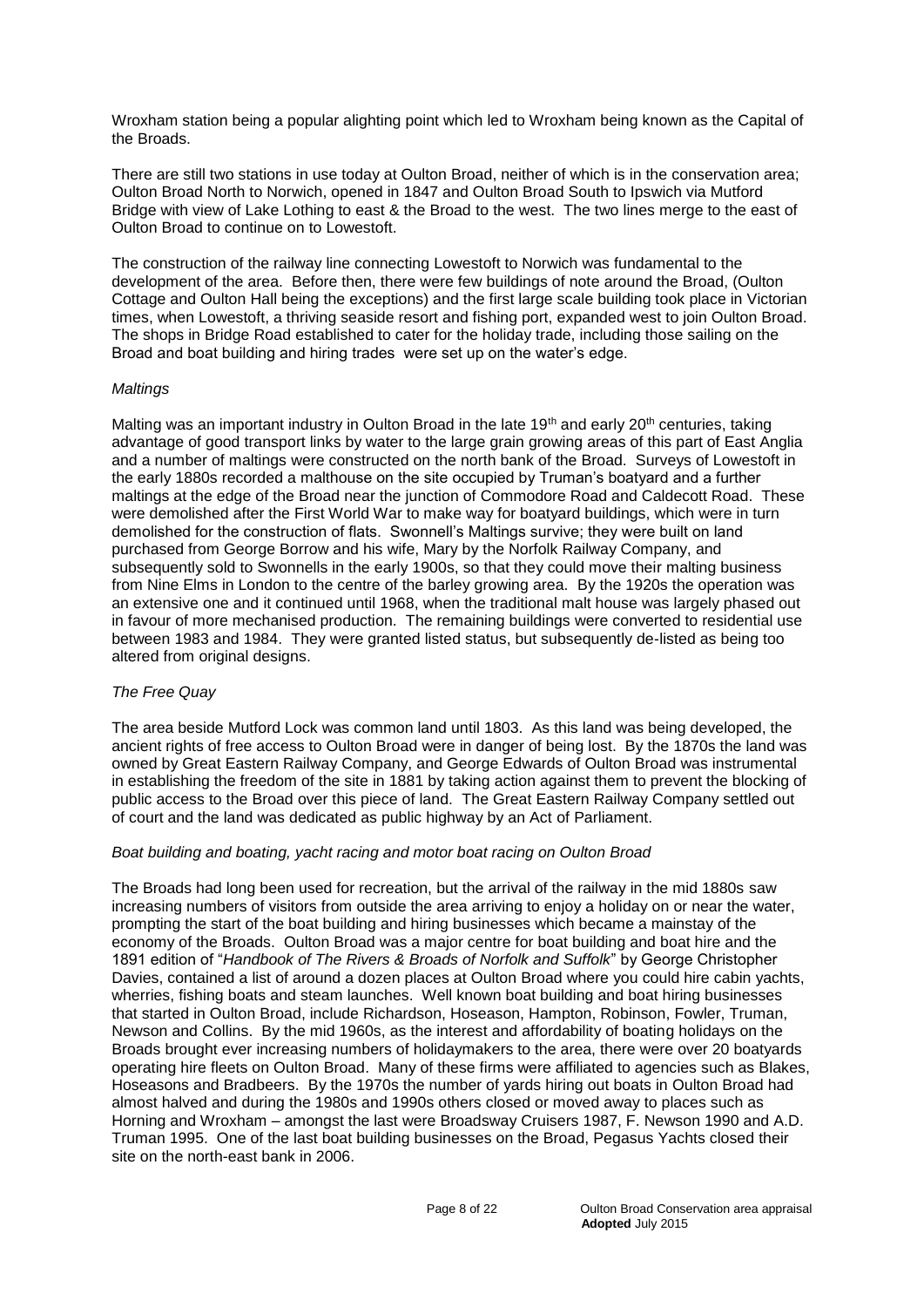In 1895 residents formed their own yacht club and by 1902, the Waveney Sailing Club had over 200 members and regattas were being held at all major Broadland villages. Professional crews were hired to race the boats as wealthy owners strived to have the sleekest and fastest yachts, often purpose built in local boatyards. The lateener (a yacht with a rig more usually found on Mediterranean vessels) and cutter yachts were in evidence at this time, and many fine, large racing yachts were built during the Edwardian period; by the mid 1930s Oulton Broad was a renowned and popular sailing centre on the Southern Broads. Smaller, open racing dinghies started to be developed, some of which continue to be raced at regattas today. Broads One Designs, known as "brown boats", made their debut at Oulton Broad on Whit Monday in 1901.

In August 1903, during Oulton Broad Regatta week, an inaugural steam launch race was organised, enthusiastically supported by Howard Hollingsworth (who donated Nicholas Everitt Park to the local council) and the local firm of Brooke Marine. This led to the formation in 1933 of the original Lowestoft and Oulton Broad Motor Boat Club by local dentist Charlie Nichols with support from the influential American Treglown family who owned a convenient Broadside property. In the 1950's Daily Mail Director, Guy Bartholomew became interested in the sport whilst on holiday and commissioned a fleet of hydroplanes which were hired out to local business men. The club is still in the forefront of the sport, holding regular meetings during the summer and attracting competitors from all over the world to compete in major events in front of large crowds.

# *Development history of Oulton Broad*

In comparison with most of East Anglia, the development in the Oulton Broad area is comparatively recent. Prior to the nineteenth century, the area was almost exclusively agricultural apart from the ancient river crossing at Mutford Bridge, with no substantial buildings recorded in the area, apart from one dated 1685 of a building on the site of Broad House, although there may have been small hovels for fishermen and farm labourers. The modern shape of Oulton Broad began with the construction of Mutford Lock in 1827 which helped to stabilise the water levels in the Broad, allowing it and the connected waterways to be used for regular commercial traffic. The opening of the Lowestoft to Reedham branch of the Great Eastern Railway in the middle of the 19th century was the next significant development; this severed the north-eastern neck of the Broad, and although most parts of the higher parts of this severed area are developed today, a strip of land between the railway and Hall Road remains as reminder of the meadows that covered the area until the turn of the century. The first large scale development took place in Victorian times when Lowestoft, a thriving seaside resort and fishing port, expanded west to join Oulton Broad. Bridge Road north of Mutford Bridge was mostly developed by the 1880s, but to the south the built area extended as far as Victoria Road only on the eastern side of the road, with no development to the west.

Between the Broad and the railway on the northern side of the Broad, the land was largely undeveloped by the late 1880s. 'A lone house' as described by the owner, author George Borrow and Truman's Maltings being the only buildings of note. However, by 1905 contemporary ordnance survey sheets illustrate a series of comparatively rapid changes; to the west, Boathouse Lane had been established with a number of narrow plots fronting the Broad and Swonnells Maltings had been constructed; a boathouse and other waterside buildings to the north of Mutford Lock had also been completed and in 1899 the Wherry Hotel, built on the site of an earlier and smaller inn to satisfy the increasing demands of the leisure industry of boating and holidays on the Broads. The Commodore Public House was also redeveloped around this time.

A Trade Directory from 1904 records that the Civil parish of Oulton Broad was formed from detached portions of Carlton Colville and Oulton adjacent to the Broad and the River Waveney, under Local Government Act of 1898. Prior to this the village was known as Mutford Bridge Village. In 1904 Oulton Broad was granted its own council and by 1929 it had been 'incorporated' in the borough of Lowestoft, of which it forms a ward today. The conservation area falls into two wards - Oulton Broad Ward to the north of Mutford crossing and Whitton Ward to the south

By the early twentieth century the structure of the substantial area of housing to the north of the Broad was set out, bounded by Oulton Broad, the Lowestoft to Norwich Railway and Caldecott Road, forming what became known as the Park Estate. In 1933 Lowestoft Town Council confirmed the names of the roads, the main ones being Broadview Road, Romany Road and Borrow Road, leading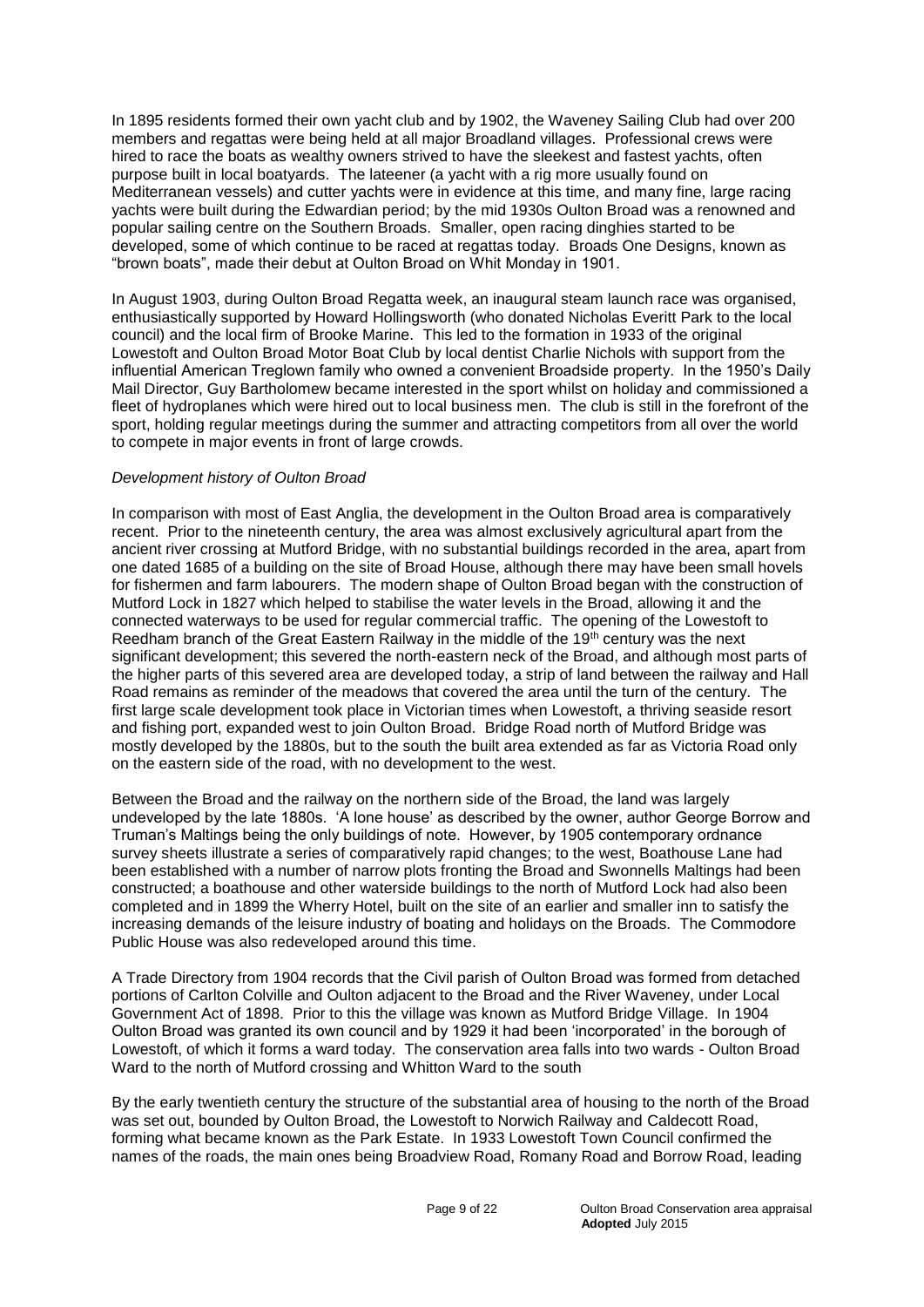westwards to the already established residences of Mancroft Towers, Waveney Hill and Lavengro (built on the site of George Borrow's house, Oulton Cottage).

Later development followed in the 1950s with a further tranche of housing, the Rock Estate, to the north (outside the proposed conservation area).

While the eastern and north shores of the Broad are built up, the west and south-west remain undeveloped; White Cast Marshes and Carlton Marshes nature reserve have not changed substantially over the last two centuries are well preserved, natural areas that can be reached from Nicholas Everitt Park by public footpaths.

The 1990s saw a dramatic change in the way traffic relates to Oulton Broad when the dual carriage way Saltwater Way, was constructed to relieve congestion around the Mutford river crossing and the southern part of Bridge Road and traffic flow was restricted in part of Bridge Road.

#### *Nicholas Everitt Park.*

Nicholas Everitt Park occupies a prominent position on the south-eastern corner of the Broad. It was presented to the Borough of Lowestoft in 1929 by Howard Hollingsworth and named in memory of his friend Nicholas Everitt, a previous owner (see Appendix 4). The development of Broad House and its grounds into a public park took place in the  $20<sup>th</sup>$  century; the Lowestoft Journal records that £13,000 was spent on the park in 1938, a considerable sum in those days. Broad House is now Lowestoft Museum, but was used by the Bowls Club until 1984 when a new pavilion was built. The swimming pool (now disused), Yacht Station, sailing club buildings, and extensive moorings are all mid to late 20<sup>th</sup> century constructions.

#### *Conservation area spatial analysis*

#### *The existing conservation area - residential area on the north shore*

In 1990, the Broads Authority commissioned a study of the Oulton Broad area to provide a detailed framework for the implementation of Local and Structure Plan policies. This document, the Oulton Broad Study, identified the residential area on the north shore as suitable to be a conservation area which was declared as such in 1990.

To the west, the area is bounded by Fisher Row, a low level track adjoining Oulton Marshes and leading down to the Oulton Dyke. The northern boundary runs along the railway embankment and follows the south side of Borrow Road and Broad View Road and a short stretch east of Caldecott Road to turn east between 20<sup>th</sup> century housing development and then south to connect with the shore of the Broad.

The north-westernpart of this area from Fisher Row and including Boathouse Lane, is essentially rural in character, providing a transition between open marshland and the residential development of most of the north bank of the Broad. The ground rises from Oulton Dyke and the Broad to Waveney Hill and the railway embankment, with development mostly confined to the higher ground. The houses, set in large grounds, are in the main  $20<sup>th</sup>$  century in origin, although the late nineteenth century Mancroft Towers (Listed Grade II) with its lodge house, occupies a commanding position on Waveney Hill. Mancroft Towers was built between 1891 and 1893 by P.E. Back, a member of a well known family of wine and spirits merchants in the city centre of Norwich, which probably explains the name of the house. It was designed by renowned Edwardian architect, George John Skipper. Part of the house is still occupied by members of the Back family.

The lower level ground adjacent to Oulton Dyke and the Broad is marshy and therefore undeveloped, the area south east of Boathouse Lane characterised by numerous landing stages, some with boat houses. Planning policies protect the special character of this area.

At a slightly higher level is Lavengro Lodge and Lavengro itself. The existing house was built by the Powell family in the late19th century on the site of the earlier Oulton Cottage, which was the home of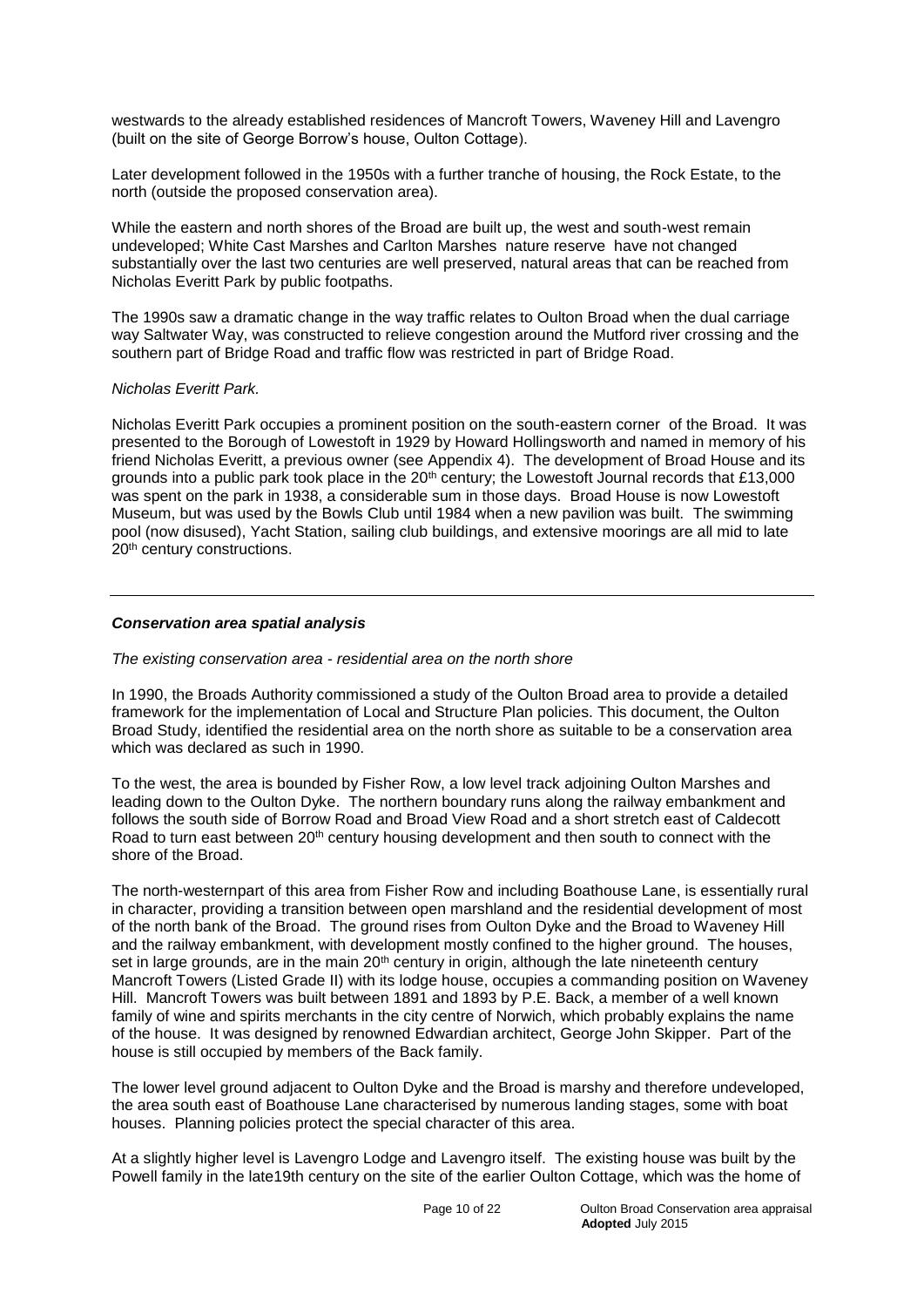the author George Borrow.Borrow's thatched, timber clad summerhouse, built around 1830 (listed Grade II) survives in the garden which is where he is reputed to have spent many happy hours writing, overlooking Oulton Broad. Lavengro is still occupied by a member of the Powell family, and it is a very peaceful place with a wonderful view.

There is extensive mature tree cover here, which is important to the character of the whole area, as it and the rising ground provide a dramatic backdrop to the whole of the development on the north shore.

The remainder of the north shore was developed in the early 20<sup>th</sup> century and is exclusively residential, although some of the older, larger houses have been converted to flats and others to residential care homes. The earlier properties are set back from the Broad on the higher land with boathouses at the water's edge being prominent features. This is in contrast to the inter-war and post-war development in between and this gradation of scale forms the tightly knit pattern of housing which is characteristic of the area and is particularly obvious when viewed from the south bank and particularly the Broad itself.

As might be expected, Borrow Road and Broad View Road were laid out to run roughly parallel to the edge of the Broad, thereby making the most of plots with frontages to the water's edge. The roads themselves are surfaced with asphalt with concrete kerbs to the pavements, the scale, layout and materials typical of early 20<sup>th</sup> century highway design, which does not contribute favourably to the character of the conservation area. Boundary treatments are a mixture of low brick walls, fences and hedges, most low enough to allow a view of the properties behind and occasional glimpses of the Broad beyond.

Mature trees within the gardens and on the roadsides make a positive contribution to the character of the area, providing a backdrop to unify the contrasting styles and scales of development on the north shore, particularly when viewed from the south, although the character from the road side is somewhat fragmented.

#### *Proposed extensions to the conservation area.*

#### *The north-eastern and west shores including Mutford Lock*

This area is important in the history of the development of Oulton Broad from early times until the present day.

The existing conservation area boundary, drawn tightly around the late 19<sup>th</sup>/early 20<sup>th</sup> centuries plot layout on the north bank, excludes the former boatyard land to the west of the 'neck' of Oulton Broad. The former boatyard area is important in the history of development in Oulton Broad as, together with sites on the north-west bank, it contained a number of the companies that made Oulton Broad a major centre for boat building and boat hiring during the early and mid  $20<sup>th</sup>$  century. By the 1990s, many of the firms had closed down or moved away to other centres and part of this area has since been developed for medium density housing. Commercial use by Pegasus Yachts ceased in 2006, and Planning Permission was granted for its redevelopment for housing in 2014 And there will inevitably be considerable changes in this area over the next few years. The area is clearly visible from the south shore and is an important focal point on the Broad which shold be included in the conservation area The proposed boundary excludes the housing development of Pegasus Mews built in the late 20<sup>th</sup> century, as whilst attractive in its own way, it does not make a particular visual or historic contribution to the character of the conservation area.

It is not proposed to include the new development on the north-east corner (backing onto Commodore Road), but to follow the edge of the Broad and then include the 19<sup>th</sup> century Commodore Public House and The Wherry Hotel to Mutford Bridge. Extensive views of the Broad can be seen from The Commodore Public House, its garden and car park, after which Commodore Road slopes down to the junction with the A1117, Bridge Road. The Wherry Hotel is the largest single building in this part of Oulton Broad and although much extended in the  $20<sup>th</sup>$  century, the original late 19<sup>th</sup> century building (on the site of an earlier hostelry) can still be discerned. It has recently been refurbished and is an imposing presence on the east bank of the Broad. The Wherry Hotel was important in the development of the tourist industry in the late 19<sup>th</sup> and early 20<sup>th</sup> century and is still popular today,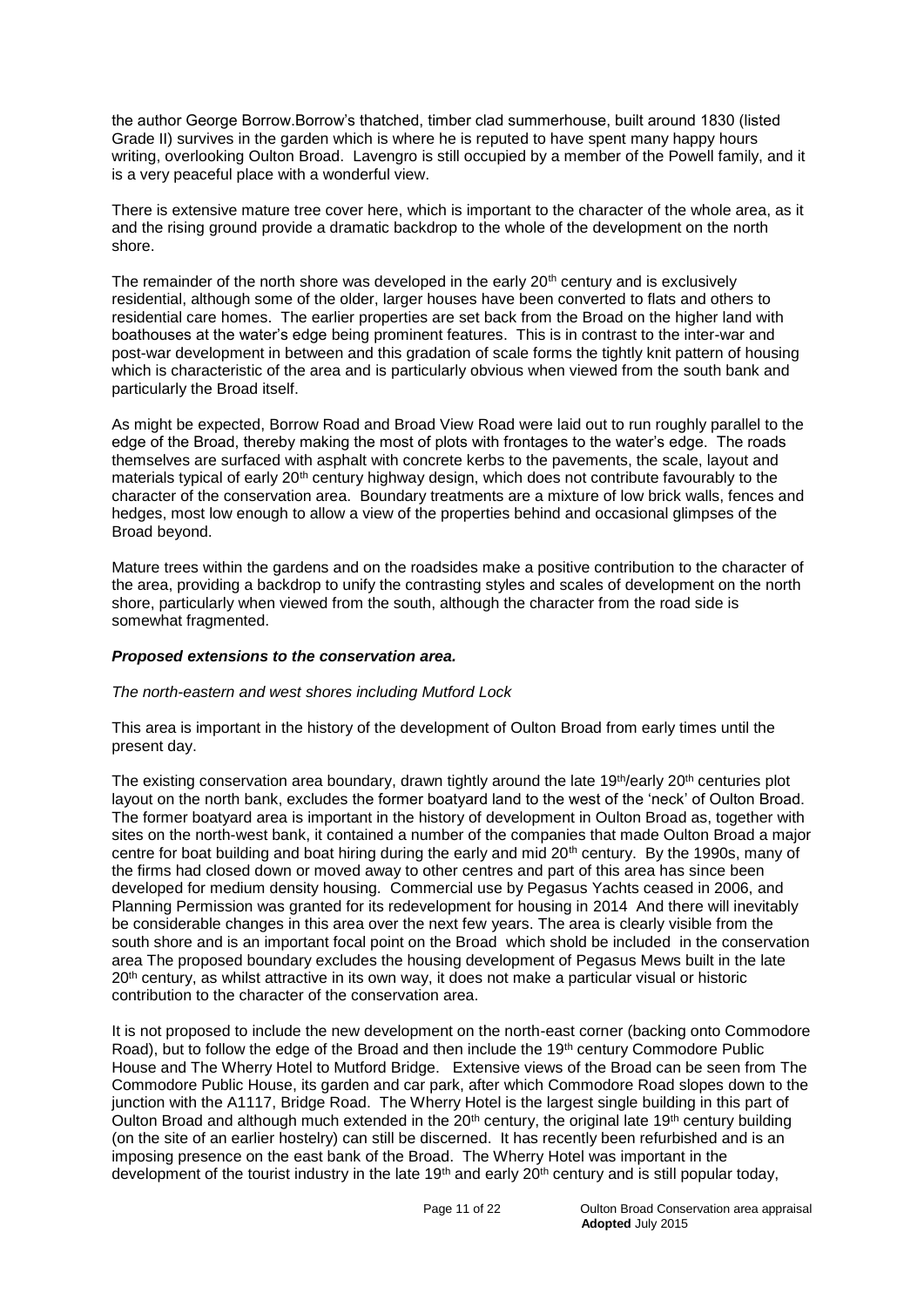affording open views right down the Broad. It is here that vehicles and pedestrians can also appreciate the extent of the Broad from the public highway. The hotel car park is somewhat bleak but could be improved with well chosen surfacing and judicious planting without affecting the open aspect of the views across the water.

The pedestrian lifting bridge across the ancient crossing and lock at Mutford is attractive and its design makes reference to similar bridges found in the Low Countries – until the mid 1990s, Lowestoft was twinned with the Dutch town of Katwijk. The bridge is accessed from the north via a shared pedestrian and cycle path fenced appropriately with unobtrusive open metal railings, but the open grassed area south of the lock adjacent to the A1117 (Saltwater Way) and bounded by grey safety railing on the road side is rather austere and could be improved with careful planting. The Free Quay is opposite beside the Broad, and until recent years a mooring jetty projected into the water. A plaque records that the jetty was constructed in the early 20<sup>th</sup> century as a memorial to Nicholas Everitt; but the jetty was removed by Waveney District Council after it was deemed to have deteriorated beyond repair. Local residents have pressed for the jetty be rebuilt. Interpretation of the Quay and Mutford Lock would assist the appreciation of the history of the area. The pedestrian path continues to the junction of the Boulevard, with its thatched pavilions, and south to part of Bridge Road.

#### *Bridge Road.*

As part of the traffic scheme to relieve vehicle congestion implemented in the 1990s, Saltwater Way was constructed to take the A1117 to the east of part of Bridge Road. In the past, Bridge Road was a local shopping street, part of the area known locally as 'The Village', but in more recent times businesses also cater for visitors to the Broad and Nicholas Everitt Park.

Vehicular access to Bridge Road from Saltwater Way is only from the south via a 'switch back' road from Saltwater Way, just after the vehicle bridge. Pedestrians can approach from the north by a more direct route from Mutford Lock along the water front. This path and the grassed areas beside it would be improved with some rationalisation, sympathetic planting and improved ground surface finishes.

To the west of Bridge Road attention is draw to the open aspect of the Broad via The Boulevard and beyond to Nicholas Everitt Park itself. On the west side of the road, development is intermittent with commercial and residential premises, mainly dating from the late 19th and early 20th centuries. Beyond a small car park for The Boulevard, the first building is the Ivy Farm Dairy which included a restaurant and convenience store trading under the name D. O. Jones, a descendant of 'old Mr Jones' who claimed that his milk float was the first public vehicle across the new Mutford swing bridge in 1939. The building has an Arts & Crafts feel to it, especially to its south elevation where steeply pitched gables are partly clad in waney edged boarding.It is regrettable that this attractive and unusual building was unused at the time of the survey.

Beyond the garden to Ivy Farm Dairy an early 20<sup>th</sup> century brick building houses a restaurant and small shops catering for the tourist trade. The building has a presence in the street, being taller than most at three storeys, and above ground floor level the original window configuration is mainly of the original design. The shop fronts share a common design, including the original surrounds and facias, but the larger part containing the restaurant would be improved if the stained timberwork had a painted finish. A lower level flat roofed, single storey shop attached to the south of this block is slightly out of character with the rest of the building and improvements to its design would be advantageous.

Railings in front of neatly cut grass and specimen trees herald the main pedestrian entrance to Nicholas Everitt Park which is reached via a semicircular area currently used for short term parking. Recent improvements have been carried out to this area by the Friends of Nicholas Everitt Park, with new gates and railings. However, the area is dominated by cars and the associated signs and road markings. Improvements in design and materials could enable a better relationship with Bridge Road of this prominent entrance to the Park.

Beyond this, flanking the entrance to the park, is a detached mid  $20<sup>th</sup>$  century house of quietly confidant design set in a suburban garden with neatly clipped hedges over a low brick wall. The house was built for the Park Keeper, one of whom was a Mr Campbell who was well known for his care of the trees in the park. The next building, housing a convenience store is two storey, brick and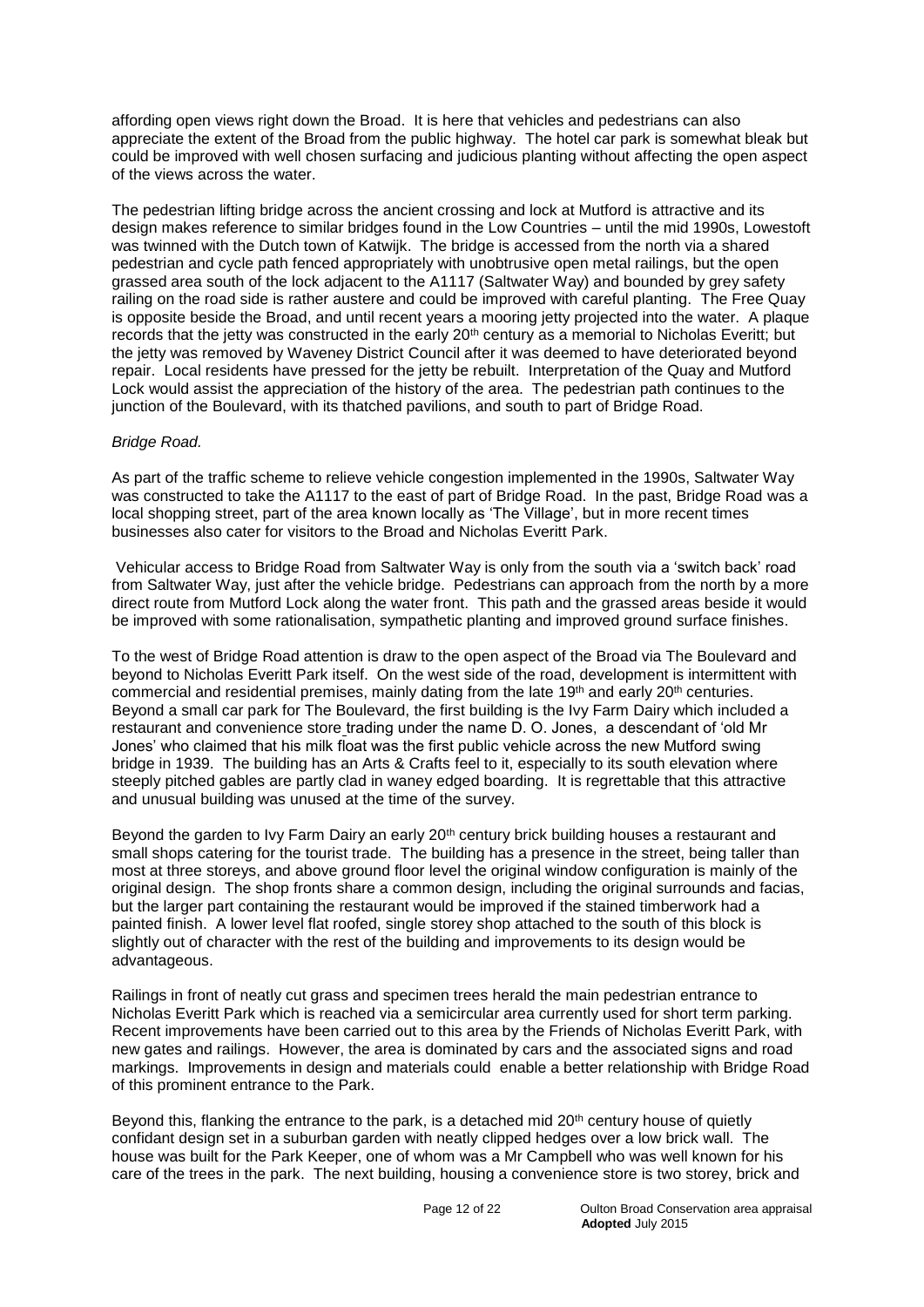slate with stucco surrounds to the upper floor windows and semicircular headed door way to the upper floor, former living accommodation. Part of a late 19<sup>th</sup> century or early 20<sup>th</sup> century sign advertising the Co-op Society painted on the brickwork of the north gable is a reminder of a past occupant. The original pilasters on the shop front remain and it's possible that the original facia is under the more recent one. However, the new shop front is undistinguished and the whole marred by indiscriminate use of corporate signage which could be improved whilst still retaining distinctive branding. Next to this, Everitt Road is no longer a road, being used for turning and car parking with a pair of modest villas at its end.

To the south west of Bridge Road is a large open area where trees and mown grass frame a view down to the Broad across the main car park for Everitt Park, which is neatly laid out with bound gravel roadways and grassed parking areas interspersed with trees. The car parking is busy throughout the year and in the winter the grassed surface can become damaged. The car park is also used as a short cut to bridge road and improved signage might help alleviate this. Beyond Everitt Road is a block of 19<sup>th</sup> or early 20<sup>th</sup> century properties containing a fish and chip shop and three terraced houses with colour washed brickwork and double height bays, only one of which retains the original window configuration. The boundary of the conservation area is at the end of this group of buildings.

The eastern side of the road is more continuously developed, again with a mixture of residential and commercial uses, the latter mainly in buildings converted from dwellings. At the northern entrance to Bridge Road, a mid 20<sup>th</sup> century two storey block, the main part of which is flat roofed, houses several restaurants. It is prominent in the street scene in this 'gateway' position and would benefit from improvements to its signage and a pitched roof would improve the scale and better integrate it with its surroundings. Beyond, the 19<sup>th</sup> century Lady of the Lake Public House is colour washed render under a traditional red pantile roof and retains the original sash windows. A small draught lobby on the pavement has been carefully designed and constructed. Overall the buildings are late 19<sup>th</sup> century or early 20<sup>th</sup> century, two storey and domestic in scale. Some still have traditional sash windows, at least to the upper floors, which add to the character of the area. There is a mixture of residential and commercial uses, with businesses catering for visitors, but which are also well used by local residents throughout the year. These include The Lady of the Lake and The Waveney public houses, cafes, take-away food establishments and ship's chandlers. The Waveney has attractive 19<sup>th</sup> century stucco detailing at first floor level, but the ground floor lean-to extension does not add to the building's character. Alleyways and former carriage arches on this side of the road allow views to gardens and land beyond with evidence of previous boundaries in walls constructed of red brick and flintwork. At the extreme south end of the road a late  $20<sup>th</sup>$  century residential block is designed to turn the corner. Materials are a mixture of red brick and colour washed render and overall the street has a lively, if fragmented feel.

To the rear of the development on the east of Bridge Road, rear gardens are enclosed with a brick and flint wall, (presumably constructed during the road improvements) with a wide, mainly grassed verge beside the Saltwater Way, the appearance of which would be improved with increased planting. The road forms the boundary of this part of the proposed extension to the conservation area.

Through traffic is restricted southbound to join Saltwater Way, but this part of Bridge Road is two way to allow access and egress from the car parking areas. On street parking is allowed on both sides of the street and this area could be looked at with a view to improve pedestrian safety whilst maintaining the current parking provision for the businesses and residents of Bridge Road..

#### *Nicholas Everitt Park*

The Park occupies an area of land of approximately 6.3 hectares, to the south east of the Broad projecting into it with extensive frontages onto the water to the west and north. The Park is well used throughout the year for all kinds of water based activities, but particularly so in the summer months and when the power boat races are held. It also offers a wide variety of other activities, from Punch and Judy shows and play facilities for children to concerts on the bandstand, tennis, bowls and quiet nature walks through the wooded areas to local nature reserves.

The Park is bounded to the east by Bridge Road, giving access for pedestrians and vehicles via The Boulevard and The Crescent, the latter a semi-circular entrance area about half way up Bridge Road.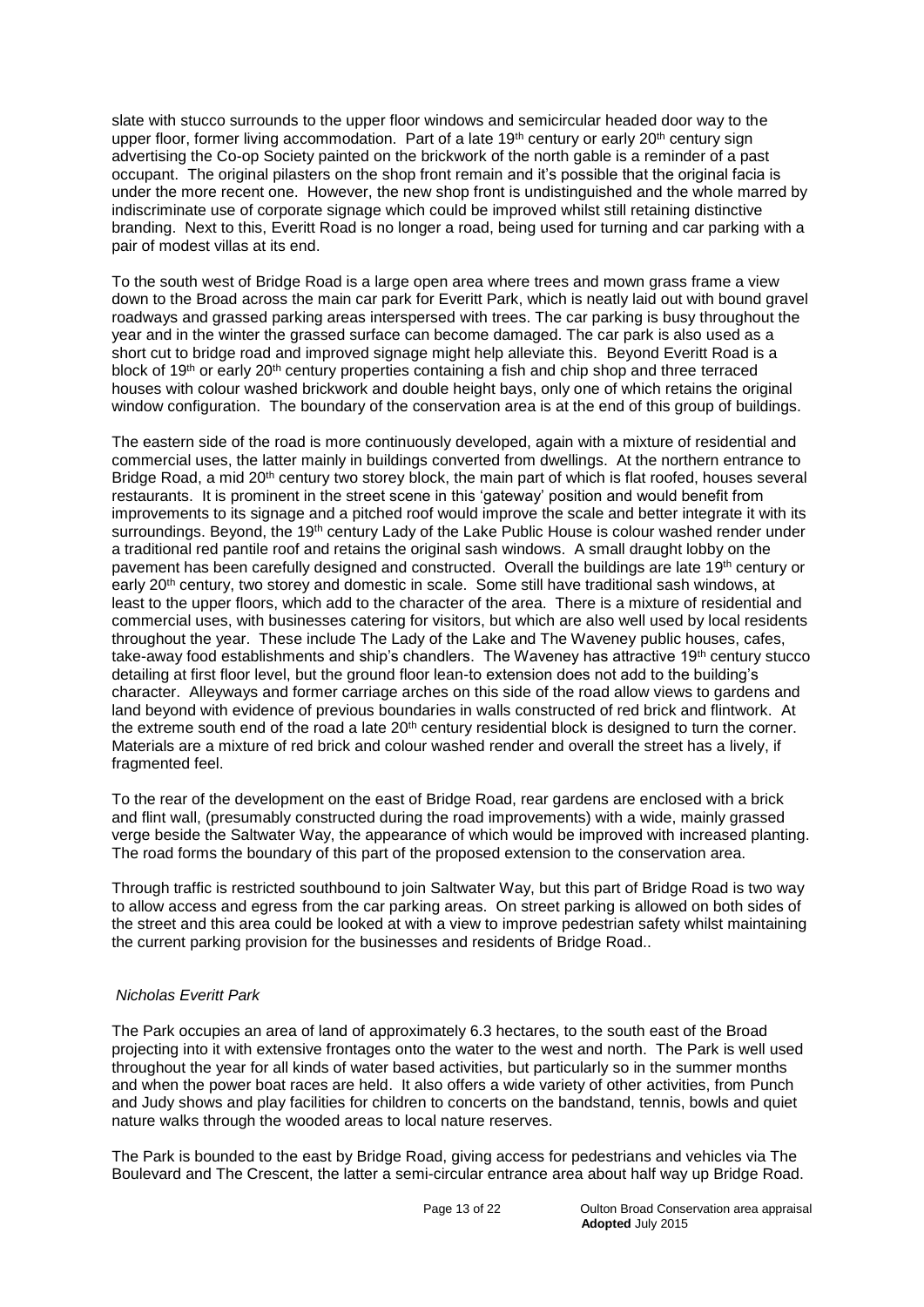From this entrance the Park is approached via a generous open pathway, either side of which are slightly sunken beds in a semi-formal arrangement with small dark stained timber seating pavilions facing Bridge Road. Beyond this, the path crosses a small stream or dyke and runs through mature trees, past the former open air swimming pool and the children's play area on the right hand side and on the left tennis courts, then a bowling green and single storey hipped roof pavilion, all flanked by established trees. The contrast between the open approach and the tree cover is marked and the shade welcome on a hot day.

The view then opens up to Broad House and its associated buildings which are roughly in the centre of the Park. Dating from the 18<sup>th</sup> century, but with large early 19<sup>th</sup> century additions, Broad House is series of structures, the earliest of which are flint faced with brick dressings and slate roofs behind crenallated parapets, all in a Gothic style. The side wings have later brick upper storeys with pitched roofs. Further buildings adjoin the right hand side of the main entrance the largest of which may have been a coach house and stables, is used as a tea rooms. Broad House was the family home of Nicholas Everitt until the 1920s and now houses a local history museum.

There are some small areas of planting around Broad House and The Crescent entrance, but overall the Park has little of the 'municipal' bedding planting found in many public parks, relying on more robust tree planting and hedges to give it variety and form. In recent years perennial planting, structural shrubs and wild flowers have been adopted to create a more ecological approach to planting in the Park.

To the south of Broad House is a large area of specimen tree planting through which informal pathways lead round either behind the bowling green and tennis courts or further west beside the waterfront to the Oulton Broad Water Sports Centre sailing school run by the Suffolk Water Sports Association, a voluntary organisation that works with Suffolk County Council offering a range of water sports activities to adults and children of all ages and abilities*.* The sailing school boat house is a long low building running roughly west to east, single storey, part of which has rooms in the loft space, clad in black stained boarding with a thatched roof. Behind this and parallel to it is an associated building, similarly clad in boarding with a tiled roof enclosing a storage area for canoes. Both buildings contribute to the character of the park in form and materials. To the south of these buildings, trees and open grassed areas give access to boat storage areas and moorings on the Broad. The Landspring drain runs south to north on the landside of the sailing school its maintenance is important in preventing flooding in the park.

In contrast to the wooded parts of the southern area of the Park, the character is quite different to the west and north of Broad House. The Park projects into the Broad in a gentle arc allowing views of the water in all directions, across to the residential area on the north shore with its wooded backdrop and to The Wherry Hotel and Mutford Lock to the east. The duck pond to the south of the yacht club used to be joined to the broad A broad concrete path with seats and shallow steps follows the edge of the Broad to the club house of the Waveney and Oulton Broad Yacht Club, a two storey flat roofed building, the design of which is rather utilitarian for its prominent position in the conservation area. The Yacht Club holds regular race days and a regatta in the summer. A notable feature near the clubhouse is a square, early 20th century clock mounted on a timber post with metal framing protected by a small pitched roof. It is inscribed with the initials of the Lowestoft and Oulton Broad Motor Boat Club, a reminder of the early days of motor boat racing on the Broad. The boundary of the Yacht Club is marked by a chain link fence and a low timber and metal rail at the water's edge running along the remainder of the promenade with, set back from the Broad, permanently erected 'temporary' metal barriers which retain spectators on speed boat racing days. All these barriers are unsightly and the area would be greatly improved with more sympathetic boundary solutions and resurfacing of the concrete walkway.

Turning eastwards, the traditional timber bandstand, octagonal in plan and with a plain tiled roof provides a focus for a variety of activities, and although it appears to be rather isolated in a large area of grass, it accommodates large crowds when popular events are held in the Park*.* The waterside pathway follows the curve of the shore line eastwards to a set of robust brick piers between which are very attractive black painted iron gates depicting a sunrise and typical Broads icons of a trading wherry and a sailing yacht. The gates lead to The Boulevard, which is as the name suggests, a broad pedestrian avenue with parallel rows of ornamental trees, interspersed with timber planting boxes.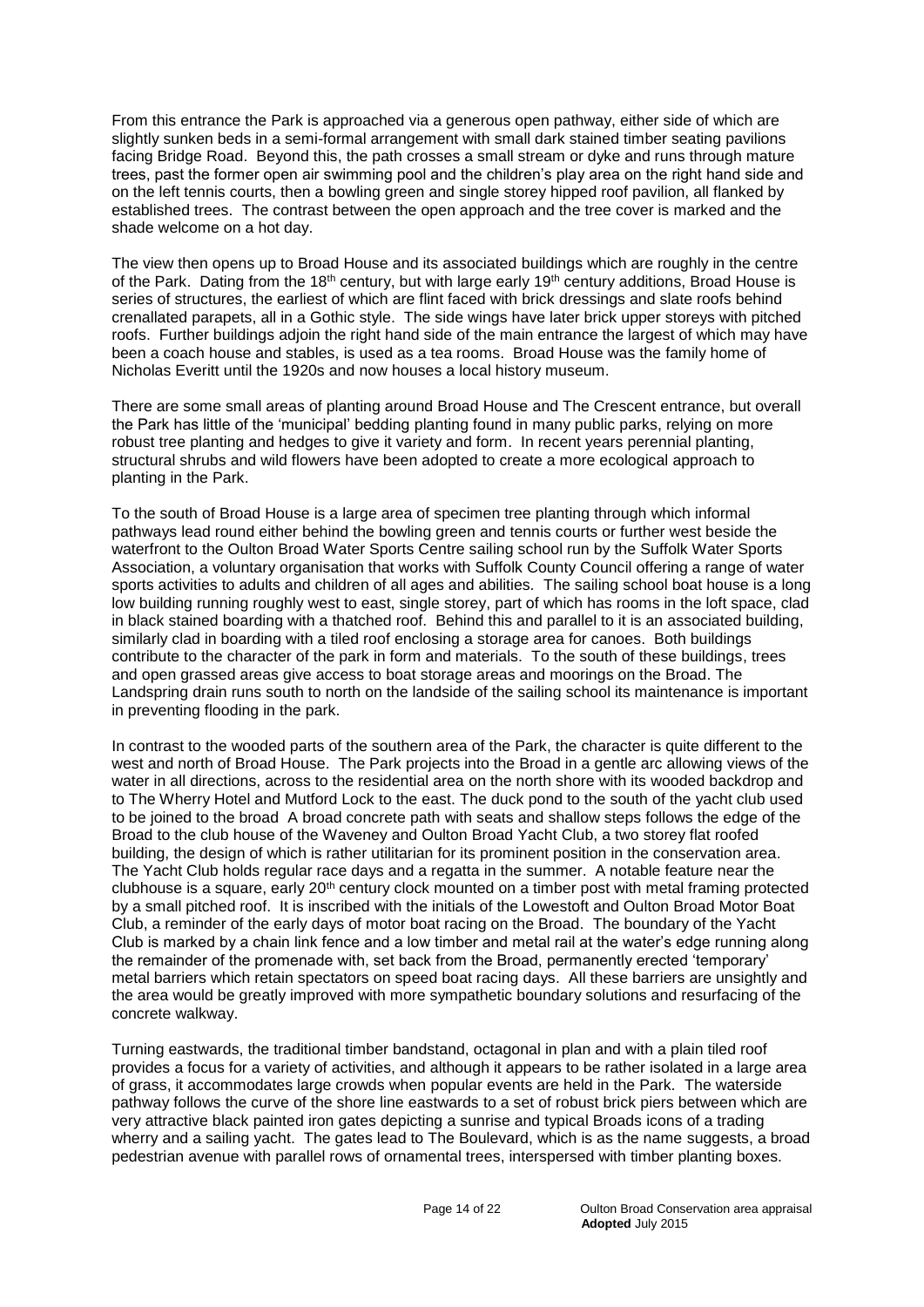Behind the Boulevard, the yacht station buildings are very a distinctive feature, sited in a line parallel to the water's edge, albeit in a rather regimented manner. With dark stained timber boarding and white rendered walls under thatched roofs, these single storey buildings are reminiscent of traditional boathouses found throughout the Broads area. Renovations in recent years by Waveney District Council included re-thatching the roofs, retaining their special contribution to the character of the area. They house the Harbour Masters Office, toilet facilities and shop, behind which are a car park and a children's boating pool which, from the water are largely hidden from view. The quay adjacent to the Boulevard is the main area for the mooring of visiting boats and the first place that water borne and other visitors see. This and the Boulevard could be made more inviting with a reordering of the hard landscaping and an improved design of planting containers

With its extensive water frontage and open views across the Broad, Nicholas Everitt Park is a very attractive and well used public resource and its large range of facilities and activities for adults and children makes it a very popular recreational area not only for the residents of Oulton Broad but also for those from surrounding towns and villages, as well as water borne tourists. Car access is generally restricted to the fringes of the Park improving safety for pedestrians, and despite being a man-made landscape, it has a very natural feel.

#### *Architectural styles and materials*

Three buildings within the conservation area boundary are included in the Secretary of State's list of buildings of special architectural or historic interest. These are listed in Appendix 1*.* There are also a number of buildings which are considered to make a positive contribution to the character of the conservation area which are noted in Appendix 2.

As noted earlier in this document there was little development before the 19th century despite the fact that the crossing at Mutford was important for communications during earlier centuries. The arrival of the railways and the subsequent growth of the water related tourist industry meant that the settlement began to grow gradually in the late 19<sup>th</sup> century followed by more rapid development in the 20<sup>th</sup> century. With no prevalent architectural style, as would be found for example in planned suburban areas, there is a variety of building designs; on the north bank, large 19<sup>th</sup> century residences in generous plots, often making reference to the Arts and Crafts style of design, interspersed with smaller, later houses of more mixed  $20<sup>th</sup>$  century styles, and the remnants of the larger scale commercial development of the maltings; on the east shore, The Wherry Hotel is a particularly large and complex design for the area; the smaller scale terraced dwellings and hostelries in Bridge Road and the picturesque park buildings in Nicholas Everitt Park. However, despite this variety there are unifying factors in the scale of the domestic buildings, which are generally two or two and half storeys with pitched roofs, and the use of traditional materials of red brick, render and red or black pantiles, although there is some thatch and timber boarding on some of the smaller buildings, such as boathouses and the pavilions in the Park. In Bridge Road, the buildings relate closely to the road with roofs running parallel to it, mainly built on the back of the pavement, (early photographs show some former front gardens which have been used to provide the footway). In the Park, Broad House stands out as an individual building, its former use as house, coach house etc is obvious, although now utilised for other activities. The flintwork on the main building is an unusual material in the conservation area. Other structures in the Park are sited and designed for their use, such as seating pavilions, boating pool and the former swimming pool buildings.

#### *Ground surface materials, street furniture and the public realm*

Almost all of the public roads and footways are finished in asphalt, Boat house Lane is an exception as it is still an unfinished rural lane. There is more variety in Nicholas Everitt Park with concrete, bound gravel and some brick paviours used here. The replacement of the concrete paths with a more sympathetic material would be of benefit to the character of the conservation area. On private land, gravel and brick paviours are prevalent. It is suggested elsewhere in this document that changes in materials on Bridge Road and the entrances to the Park could visually unify the area.

#### *Trees, hedges and significant open spaces*

Trees are a significant element in the character of the conservation area, in particular those to the north of the Broad, which provide a backdrop to the development, some of which, beyond the railway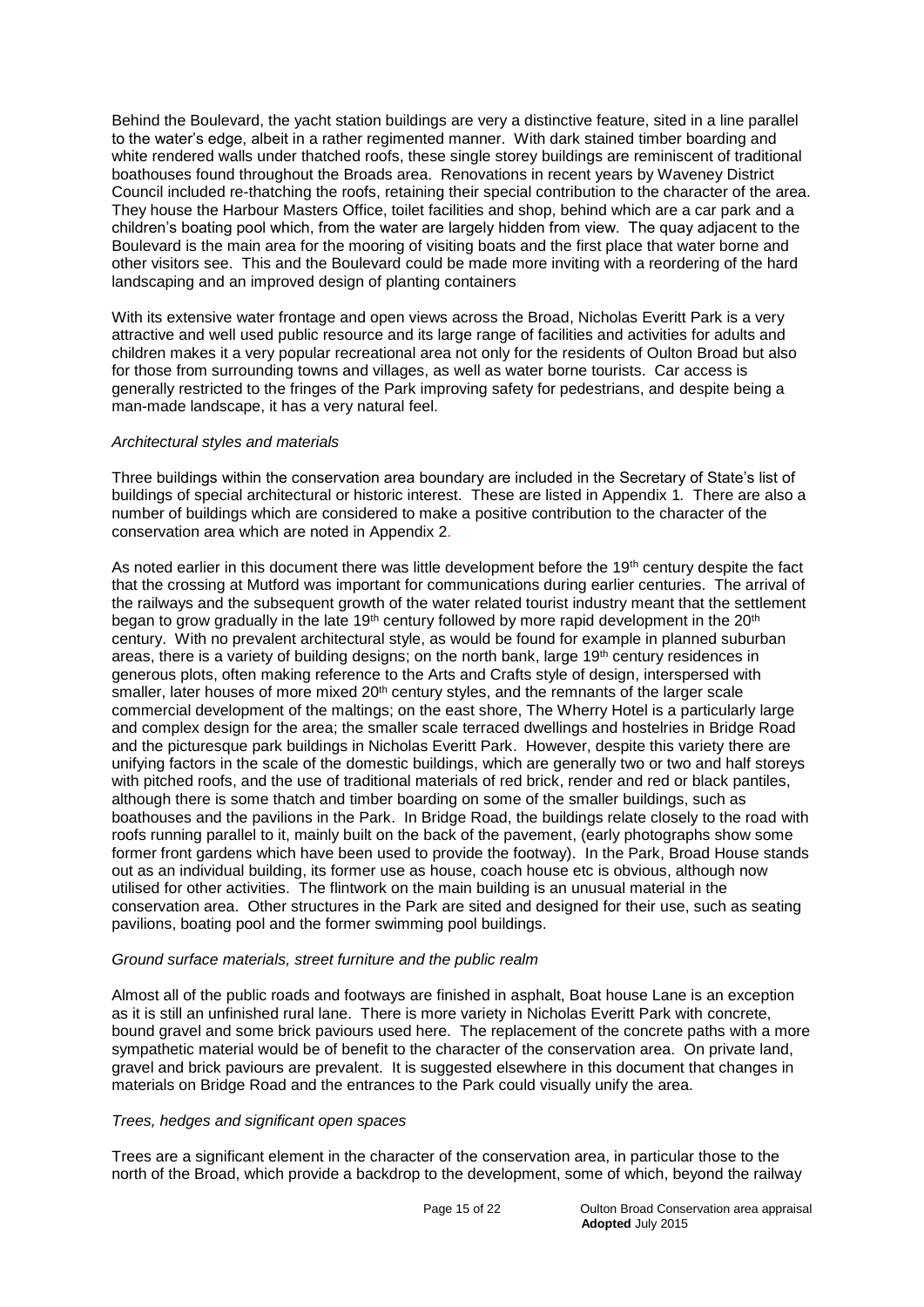line, are outside the conservation area boundary. Particularly important groups of trees are around Fisher Row, Boathouse Lane and in private gardens on Waveney Hill. To the south of the Broad, the specimen trees and hedges in the Park are an inherent part of its attraction.

#### *Issues, pressures, threats and opportunities for improvements;*

Generally the buildings and gardens in the conservation area are well maintained and there are no structures that would qualify to be on the Buildings at Risk Register.

However, the special character of conservation areas can easily be eroded by seemingly minor, and well intentioned, home improvements such as the insertion of replacement windows and doors with ones of an inappropriate design or material, (for example hinged opening lights in lieu of sash windows and UPVC instead of painted timber). This can be a particular issue with unlisted buildings that have been identified as contributing to the character of the conservation area. In line with current legislation, all complete window replacements are required to achieve minimum insulation values, but recognising the affect that inappropriate replacements can have, Local Authorities can relax that requirement when considering the restoration or conversion of certain buildings within conservation areas, and advice should be sought from the Local Authority at an early stage.

The southern part of Bridge Road adjacent to Nicholas Everitt Park is popular with local residents and visitors, not only to access the Park, but also to use the shops and other amenities. It can become very congested with vehicles, particularly during the summer months, which puts pressure on the parking facilities, especially for residents for whom there is no special provision. Whilst most of Bridge Road is two-way, the short section to join the A1117 to the south is one-way only. However, the configuration of this road junction in such, that vehicles are able to enter the street in the wrong direction. Improved signage and re-alignment of the road layout at this junction to prevent this could do much to make the street a safer place and improve conditions for pedestrians.

#### *Suggested areas for improvement*

#### *Bridge Road*

Since the construction of the new road scheme around Mutford Bridge in the 1990s, and the partial restriction of traffic to a south bound direction of travel there is an opportunity to reinforce the 'local' feel to the southern part of Bridge Road adjacent to Nicholas Everitt Park and provide better links to the entrances to the Park.

- A visual gateway into Bridge Road could be provided by extending the paving of the eastern end of The Boulevard into the street. This would also allow a better connection between Bridge Road and the Broad.
- Nicholas Everitt Park The main semi-circular entrance to Nicholas Everitt Park (The Crescent) could be given more prominence and integrated with Bridge Road through sympathetic landscaping such as changes to the texture and materials of the car park and road surfaces and pavements and extending these into or across the road. The existing parking spaces could be re-configured to allow a small amount of tree planting to soften the appearance of the area.
- Improved signage and reconfiguration of the road layout at the southern junction of Bridge Road with the A1117 to prevent traffic entering Bridge Road, to improve pedestrian safety.
- Enhancing the current layout of Bridge Road (such as widening pavements and limited planting) to improve conditions for pedestrians, and consider designating this part of Bridge Road as a pedestrian priority area.
- Regular maintenance of the landspring drain.
- Re-establish link between broad and duck pond to prevent stagnation.
- Improvements in the design of some of the shop fronts and facia signs
- Improvements to the design and facia signs of the block at the northern end of the east side.

#### **Saltwater Way**

Additional planting to the verge on the west side

#### *Nicholas Everitt Park*

• Improved design for the timber low kick/safety rails adjacent to the Broad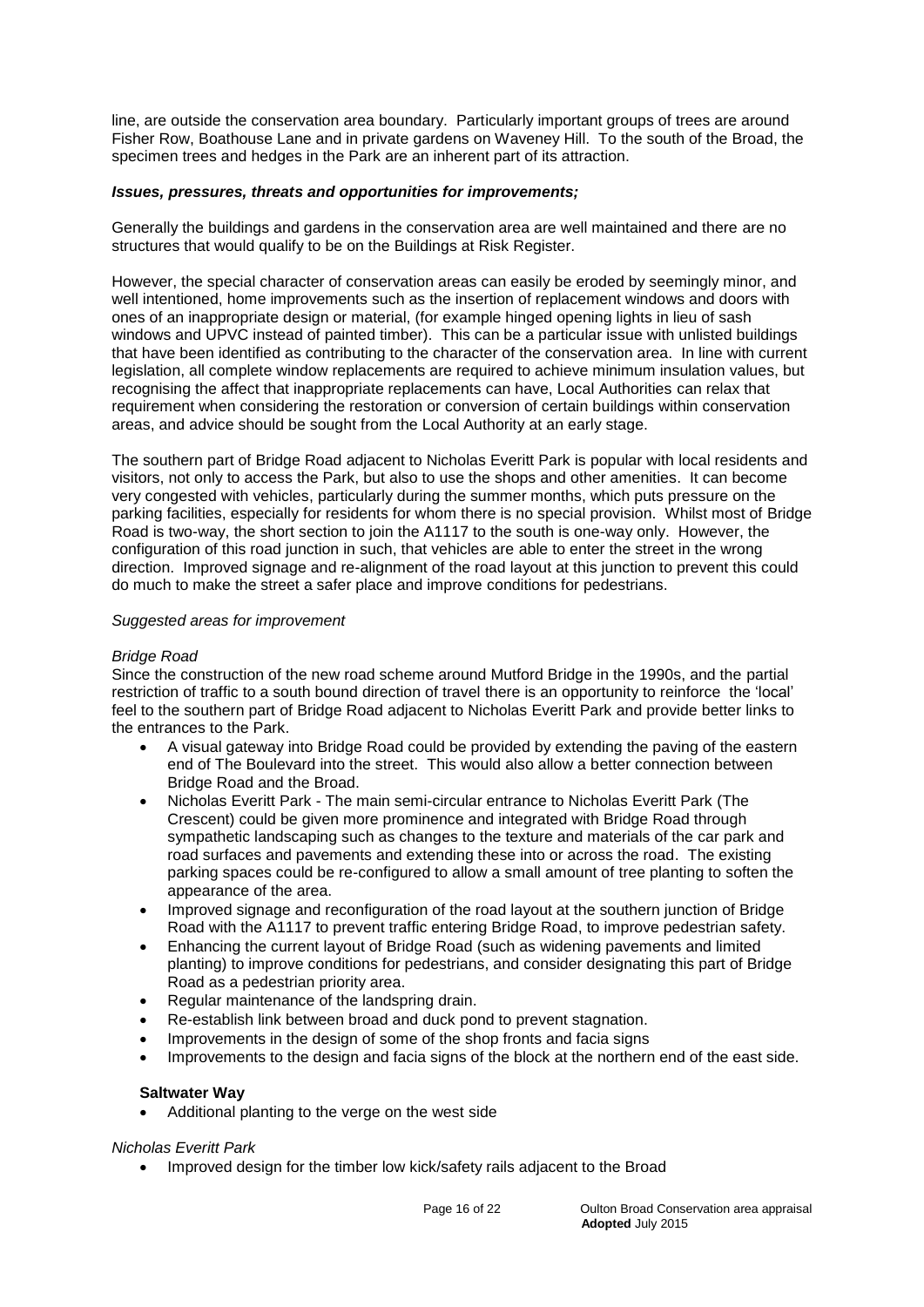- Improved design for the 'temporary' safety rails around the north of the Broad or introduce a management regime to have them removed them between race meetings
- Improved design of enclosure to the Yacht club
- Improved surface material along the north edge of the Broad
- Improvements to the hard landscaping and planting of the Boulevard

# *Commodore Road/Saltwater Way*

- The Commodore PH improvements and additional planting to the car parking area
- The Wherry PH improvements and additional planting to the car parking area
- Additional landscaping to the grassed areas between A1117 & the Broad
- Interpretation of the histories of Mutford Lock and the Free Quay
- Work with landowners to rebuild the mooring jetty at Free Quay

#### *Conclusions*

The Oulton Broad Study in 1990 identified the character of the 19<sup>th</sup> century development to the north of the Broad as being suitable as a conservation area. This document evaluates areas to the east and south of the Broad and proposes that the boundaries be extended to include these areas which, whilst having different characteristics, none-the-less make positive contributions to the area as a whole and are important in the history of later development of the settlement.

#### **The conservation area boundary**

The boundaries to the conservation area are as illustrated on the accompanying map and as described in the text. It is suggested that the conservation area boundaries are extended to include the following areas;

| Area                                                                                                                                                             | Reasons                                                                                                                                                                                                      |
|------------------------------------------------------------------------------------------------------------------------------------------------------------------|--------------------------------------------------------------------------------------------------------------------------------------------------------------------------------------------------------------|
| 1. The Wherry Hotel, Mutford Lock and the<br>former industrial land on the nothe east<br>bank of Oulton Broad, together with the<br>area of the Broad in between | a. An important area in the historical<br>development of the settlement in relation<br>to former industries, the growth of the<br>tourist trade and the historic crossing at<br><b>Mutford Lock</b>          |
|                                                                                                                                                                  | b.                                                                                                                                                                                                           |
| 2. Nicholas Everitt Park and part of Bridge<br>Road south of the Broad                                                                                           | a. An important area in the historical<br>development of the settlement in relation<br>to recreational facilities in a significant<br>public open space and the related<br>commercial and residential street |

# **Public Consultation**

Consultation with interested parties and organisations was carried out in accordance with the Broads Authority 'Statement of Community Involvement'. A joint consultation exercise was undertaken with Waveney District Council as the proposed conservation area boundaries include land in both planning authority areas as defined on the maps included in the character appraisals. A letter and leaflet were delivered to all residents and businesses within the conservation area boundary, and copies of the appraisal documents were made available both online and in hard copy format in the Broads Authority offices. The leaflet included a comments section and consultees were also able to comment on line. A public exhibition was held in the The Commodore Mission Hall, Gorleston Road on Saturday 18 October 2014, which was attended by officers from the Planning Team of the Broads Authority and open to the public to ask questions, propose or suggest minor amendments to the re-appraisal or boundary and raise issues of concern. Generally support was expressed for the designation, considering that it would benefit the area and the local community. In addition, the Authority received written responses, mainly in support but also raising concerns about road traffic related matters and car parking, particularly for residents. Existing comments in the conservation area appraisal text have been amended to reflect these comments.

# **Appendix 1**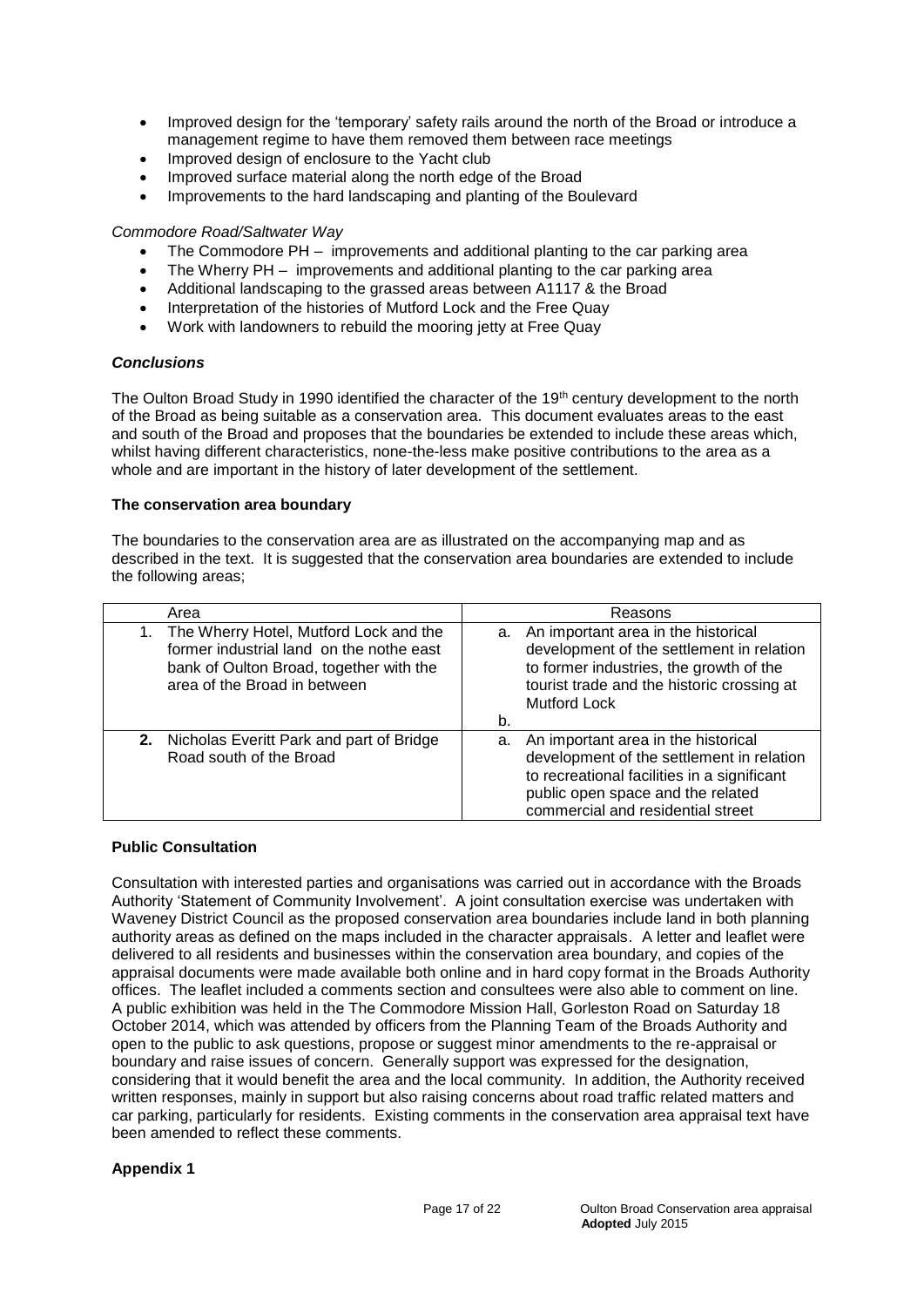#### *Listed Buildings in the conservation area*

Broad House, Nicholas Everitt Park, Oulton Broad. Grade II Mancroft Towers, Prospect Road, Oulton Broad. Grade II Summerhouse, Lavengro, Boathouse Lane, Oulton Broad. Grade II

# **Appendix 2**

#### *Unlisted buildings that make a positive contribution to the character of the conservation area (within the Broads Authority Executive Area)*

Whilst the following buildings, boundary walls and railings within the present conservation area and the proposed extensions to it do not merit full statutory protection, they are considered to be of local architectural or historic interest, and every effort should be made to maintain their contribution to the character of the conservation area.

#### **Boathouse Lane**

Lavengro The Cottage Boat house adjacent to Alongside Boathouse at No. 19A Boathouse at No. 23

#### **Waveney Hill**

Borrowsdale Belvedere House 3 Waveney Hill Walls and gates to 3 Waveney Hill Hill Crest 1A Broad Reach **Broadacres** Waveney Hill Lodge Lodge to Mancroft Towers

#### **Borrow Road** ,

Boathouse to North Lea, No 55 Harrow Hill, No 33 Chingle Staithe **Broadlands** Former squash court in grounds of Broadlands Coach House Vernette North Bay House Boathouse at North Bay House Ultuna Oulton Lodge The Cottage Thatched boat house to No 62 Borrow Rd?

# **Broadview Rd**

Broadbank Broad Staithe Gunton Lodge

#### **Romany Rd**

The Moorings, No 5 The Waterfront, No 9 Mere House **Waterside** Boat houses at Clearwater and Romany Staithe? **Caldecott Road**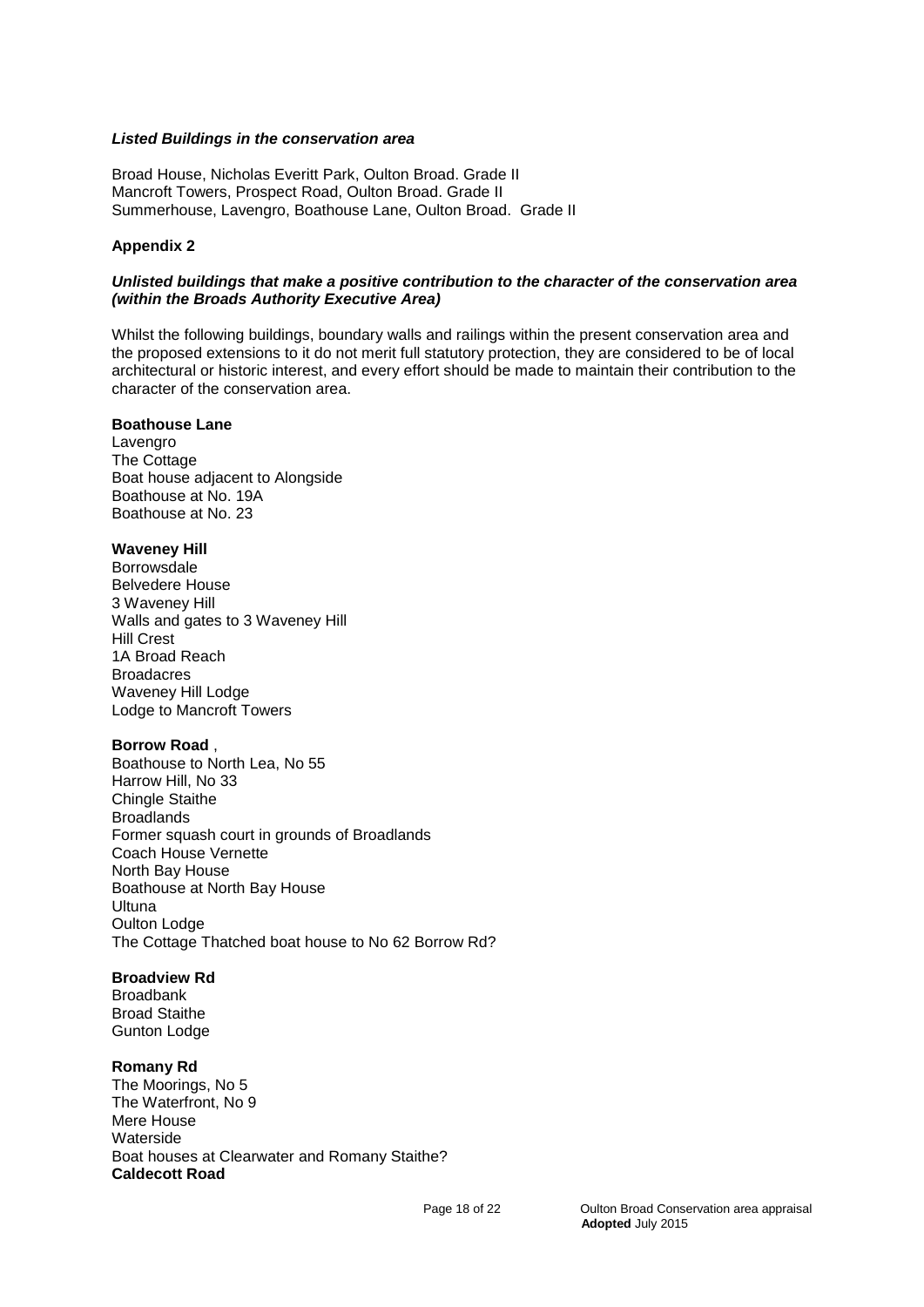Swannells Maltings Trumans Maltings

#### **Commodore Road**

The Commodore Public House The Boathouse

# **Saltwater Way**

Mutford Lock Free Quay

## **Nicholas Everitt Park**

Thatched Yacht Station buildings: Harbour Masters office, public conveniences and shops Boulevard Public House and Restaurant Seating pavilion to rear of Boulevard Public House Former swimming pool/lido Boating Lake Seating pavilions in The Crescent Oulton Broad Water Sports Centre building – thatched Tiled buildings containing Lowestoft & District Canoe Club, Sailability and Lowestoft Rowing Club Ornamental duck pond south-west of Broad House Tea Rooms adjacent to Broad House Public conveniences and former shop opposite Tea Rooms Bandstand Clock on timber post adjacent to the Waveney and Oulton Broad Yacht Club House

# **Bridge Road (west side)**

The Wherry Hotel Ivy Farm Dairy former restaurant, shop and house, No. 111 Nos. 113 – 119 No. 121 No. 123

# **Everitt Road**

Nos 1 and 2

# **Appendix 3**

# *Buildings suggested for the (Waveney District Council Local List)*

# **Bridge Road (east side)**

*The Lady of the Lake Public House, Jeckels shop, No. 128*

# **Appendix 4**

# *Well known people associated with Oulton Broad*

- George Borrow (1803 1881) distinguished 19<sup>th</sup> century writer and traveller, lived at Oulton Cottage on the north shore of Oulton Broad. Oulton Cottage was demolished in the late 19<sup>th</sup> century and the present house erected. The summer house (Listed Grade II) overlooking the Broad still stands, where Borrow wrote 'Lavengro', one of his best known books. He was greatly upset by the construction of the railway by Samuel Morton Peto, which ran through the whole length of Borrow's estate at Oulton, cutting a swathe through the fields between the Hall and Oulton Cottage. To add insult to injury, it was said that Peto boasted that he made more money out of the gravel he extracted from Borrow's land than he paid for it.
- George Edwards (1804 1893) Landowner, entrepreneur and philanthropist a commemorative plaque on the front of the Branch Library in Bridge Road records that "among his many generous gifts was the 'Coffee Pot', built as a meeting place for disadvantaged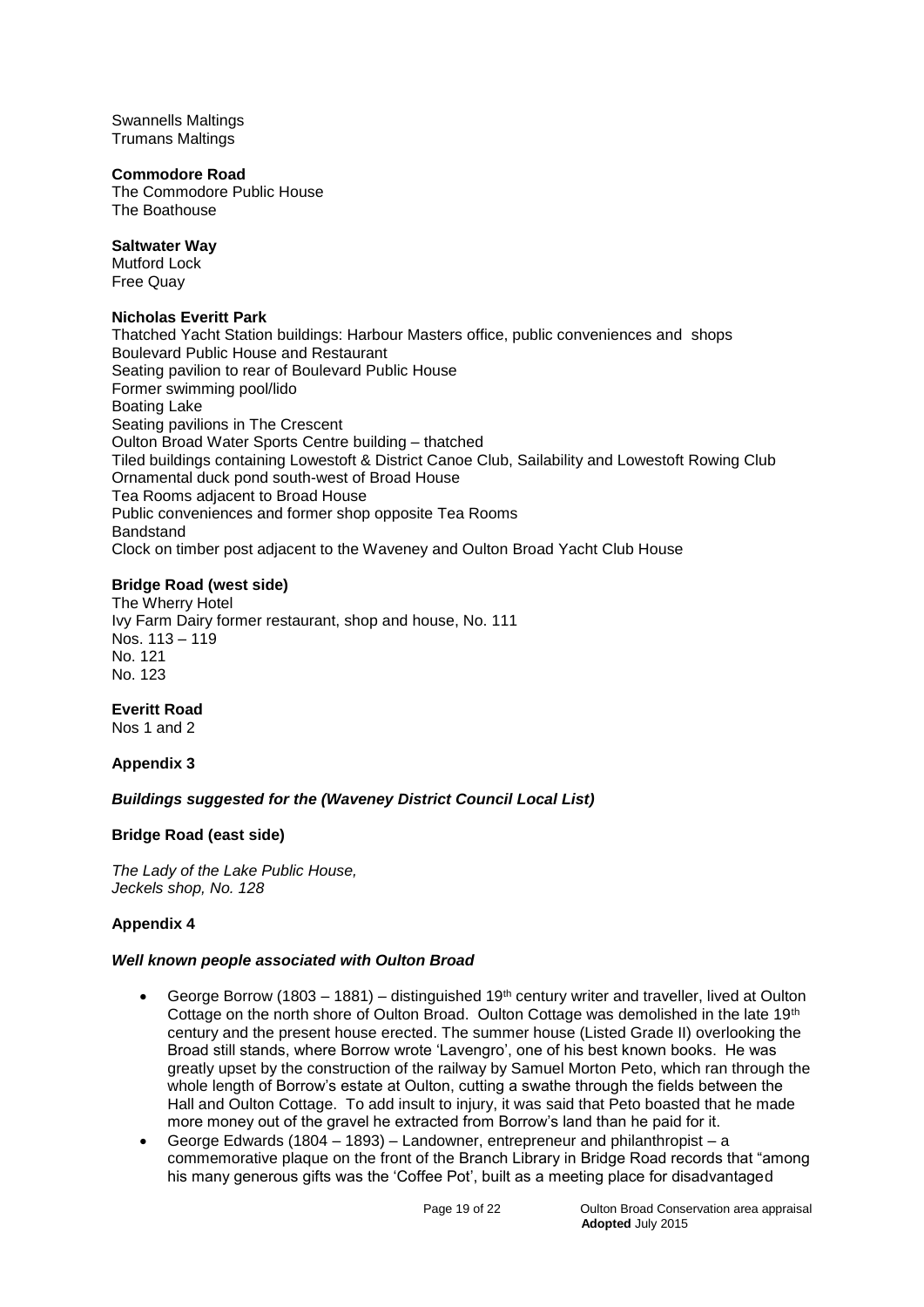children". Prior to its use as a library, the Coffee Pot was offices for the Oulton Broad Urban District Council. He was the civil engineer in charge of the construction of Lowestoft Harbour, and instrumental in the development of the standard diving dress, which revolutionised diving, making the underwater worker an essential part of both salvage and civil engineering, without which many of the great building projects of the Victorian era that exist today, such as bridges, lighthouses and tunnels, could not have been built. His unusual gravestone in St Michael's Church, is a large glacial granite stone or 'ice boulder' which he requested be placed on his grave, when it was dredged up from the bed of Lake Lothing during excavations for the new Lowestoft Harbour,

- Samuel Morton Peto (1809 -1889) an eminent and influential entrepreneur, social reformer and radical thinker of the mid 19<sup>th</sup> century. After involvement with many major public buildings and monuments in London, in 1844 he purchased Somerleyton Hall and estate, where he set about improving the life of his employees and tenants, including constructing a 'model village'. Whilst not a resident of Oulton, Peto opened up the area to trade and tourism as he was instrumental in the construction of the Lowestoft to Reedham railway line connecting it to the rest of the system, in order to realise his ambition to turn Lowestoft from a small fishing village into one of the main ports of the country and a flourishing seaside holiday resort.
- T. F. Goodall (1856 1944) a well known 19<sup>th</sup> century landscape painter. He lived just north of the library at The Homestead on Bridge Road, which is just outside the conservation area. He published 'The Life and Landscape of the Norfolk Broads' jointly with the renowned writer and photographer, P. H. Emerson
- Henry Reeve Everitt (usually know by his the pen name, Nicholas Everitt) (1867 1927) a solicitor and public notary of Norwich and Lowestoft who brought up at North Cove Hall before the family moved to Broad House on Oulton Broad in 1874. Everitt was a keen sportsman, traveller and author of a series of popular books including one about his experiences as a British secret service agent during the First World War. In the early 1920s Nicholas Everitt fell out with the Borough in a squabble over the free quay and closed 'The Green' which fronted the Broad.
- Howard Hollingsworth (1871 1938) philanthropist and joint founder of Bourne and Hollingsworth store of Oxford Street. After the death of his close friend Nicholas Everitt, Hollingsworth purchased the Broad House and the park and in 1929 presented it to the Borough in memory of its previous owner, on condition that it must be open free on Sundays when bands should be permitted to play. The park was opened on 20 June 1929 and in 1985 the relocated Lowestoft Museum opened in Broad House. Howard Hollingsworth was a keen yachtsman and built the Yacht Club in the Park and is reputed to have started power boat racing on Oulton Broad.
- Robert Kemp established his boatyard off Commodore Road around 1869 and also owned and ran the Lady of the Lake Public House. He hired out a variety of cabin yachts and the pleasure wherry "*British Queen*" and thus formed one of the earliest hire fleets on the Broads. By the 189os many others had set up business on the broad and the 1891 edition of George Christopher Davies "*Handbook of The Rivers & Broads of Norfolk and Suffolk*" contained a list of around a dozen places where you could hire cabin yachts, wherries, fishing boats and steam launches at Oulton Broad. One of the main holiday boat hire companies still operating on the Broads, although no longer based at Oulton Broad, was founded by Robert Richardson, Robert Kemp's great, great grandson.
- William Ballantyne Hoseason started as harbour master at Oulton Broad for the Lowestoft Corporation in the early 1930s. In 1944 he began to act as an agent for boat owners, leasing out their craft to be used as houseboats by families who had been evacuated from London during the war. His first holiday brochure, covering just four pages, was produced in 1946, but the agency soon began to expand to grow into the household name known today. Hoseasons had their head office at Oulton Broad for many years.

# Appendix 5

# *Broads Authority Guidance leaflets*

- Keeping the Broads Special
- Do I need Planning Permission?
- How do I apply for Planning Permission?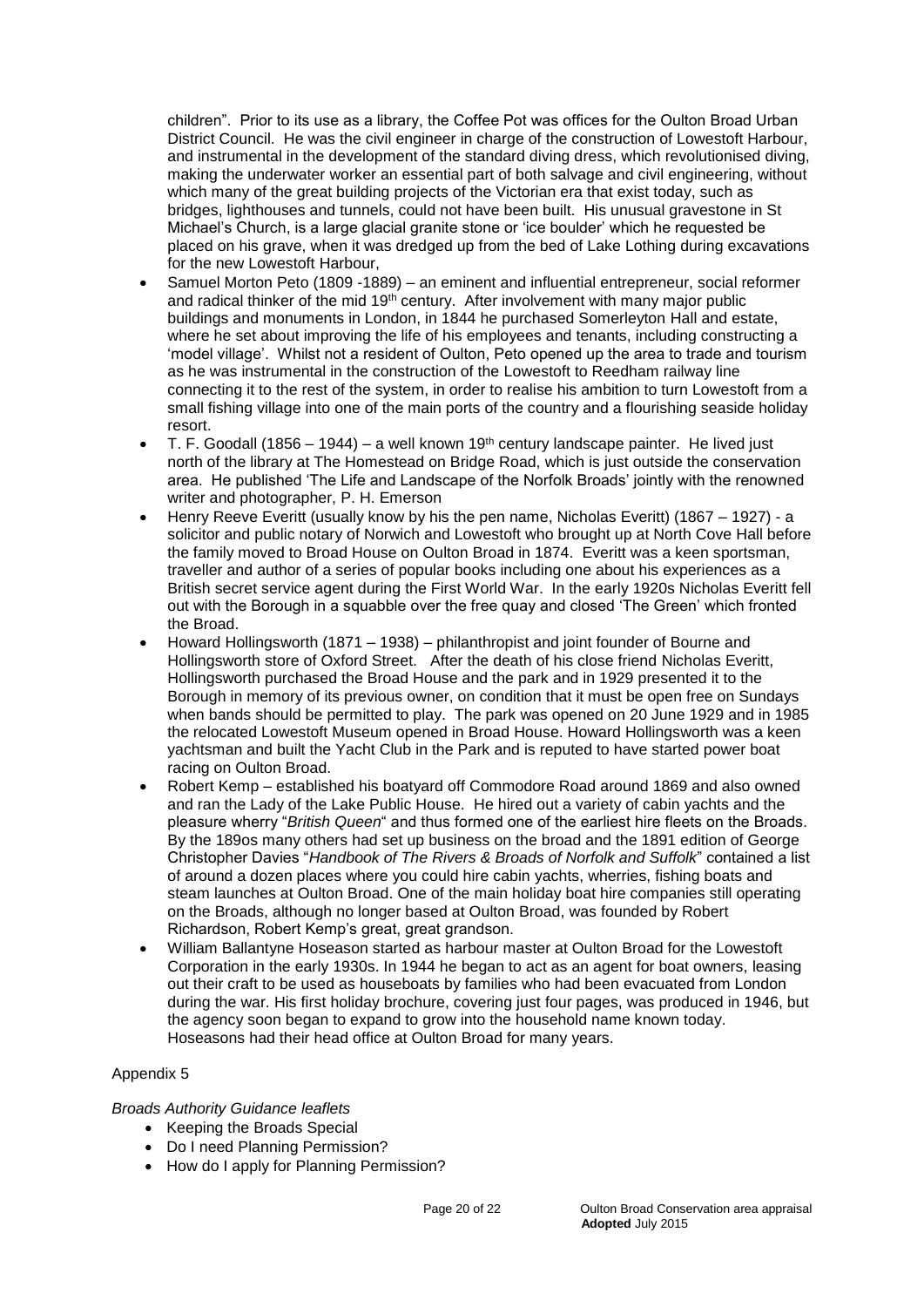- $\bullet$  Building at the Waterside A guide to design of waterside buildings in the Broads Authority area
- Environment and Landscape How do I plan and manage trees and scrub alongside rivers?
- Development and Flood Risk in the Broads
- Riverbank Protection Works A guide for riparian landowners
- Sustainability Guide Sustainable development in the Broads

# Appendix 6

*Contact details and further information*

The Broads Authority Yare House 62 – 64 Thorpe Road Norwich NR1 1RY Tel: 01603 610734 Website: [www.broads-authority.gov.uk](http://www.broads-authority.gov.uk/)

Waveney District Council Marina Centre Lowestoft Suffolk NR32 1 HH Tel: 01502 562111 Website: [www.waveney.gov.uk](http://www.waveney.gov.uk/)

Suffolk County Council Archaeological Service 9 & 10 The Churchyard Shire Hall Bury St Edmunds **Suffolk** IP33 1RX

# **Sources and references:**

Whites Directory 1874 Kelly's Directory of Suffolk 1904 & 1929 East Suffolk Illustrated 1909 English Heritage: Guidance on conservation area appraisals, 2006 English Heritage: Guidance on the management of conservation areas, 2006 Understanding Place: Conservation area designation, appraisal and management. English Heritage 2010 The Buildings of England, Suffolk, Nikolaus Pevsner The Norfolk Broads, A Landscape History, Tom Williamson Oulton Broad Study, Broads Authority 1991 George Borrow's Oulton, Ivan Bunn The Story of Oulton Broad from Ancient Times, Jon Read Broad House, The home of Lowestoft Museum & Nicholas Everitt, Jon Read Sir Samuel Morton Peto, Tricia Cuming

Suffolk Heritage Environment Record